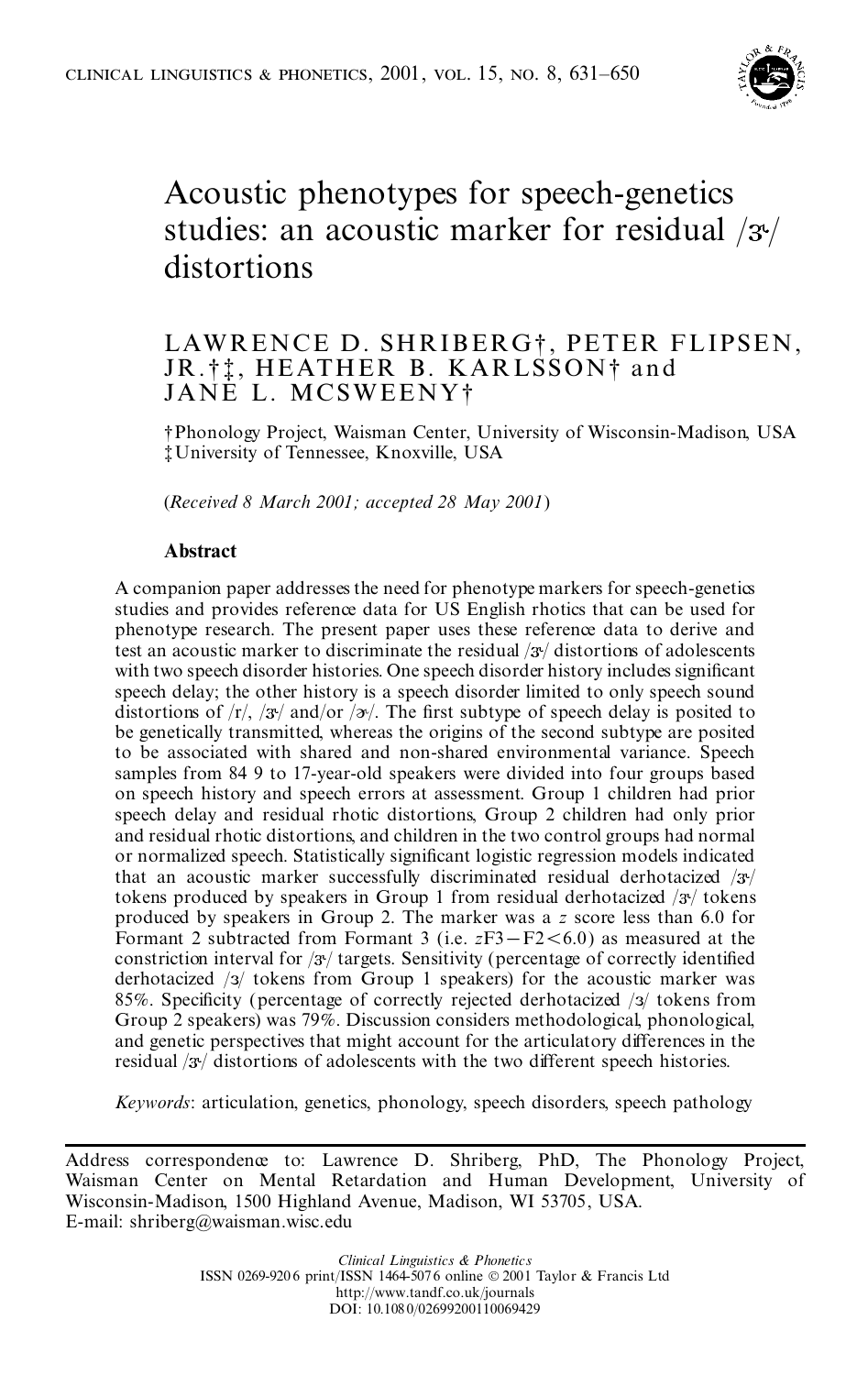# **Introduction**

The impetus for the present study is the hypothesis that the most frequent etiologic subtype of child speech disorder of currently unknown origin is genetically transmitted. As reviewed in a companion paper (Flipsen, Shriberg, Weismer, Karlsson and McSweeny, 2001) and in prior discussions of methodological needs in speech-genetics research (Shriberg, 1990; 1991; 1993; Shriberg and Austin, 1998), the primary need is for valid phenotype markers to classify the affection status of family members whose speech error histories may be unavailable and/or unreliable by recall report. Whereas direct speech assessment and case history data for the index child (proband) in a genetics study are typically sufficient to identify a child as affected, determining the affection status of family members is problematic. Thorough and reliable case history information on prior speech status is typically not available, and direct assessment of the speech of family members may not be sufficient to determine affection status. Family members who present without speech errors may be false negatives because prior speech errors may have corrected. Moreover, and particularly central to the present concern, family members who present with speech errors may be false positives if they have a subtype of speech disorder different from the target disorder posited to be heritable. Disorders that resemble the target disorder are termed *phenocopies*—the phenotype used to identify the target disorder must have sufficient specificity to reject phenocopies. The following discussion summarizes characteristics of the two putative etiological subtypes of child speech disorders in question.

# *Two etiological subtypes of child speech-sound disorders*

Figure 1 is a graphic representation of a clinical-research classification system for child speech disorders discussed in detail elsewhere (Shriberg, Austin, Lewis, McSweeny and Wilson, 1997; Shriberg, 1997; 1999; Shriberg and Austin, 1998). The goal of the Speech Disorders Classification System (SDCS) is to provide an integrated framework to study child speech-sound disorders of both known and unknown origin. The top row of the figure differentiates among four possible histories of child speech involvement: *normal* or *normalized* speech acquisition; subtypes of speech disorders that occur during the *developmental period*; *nondevelopmental disorders* occurring after 9 years of age; and, *speech differences*. The subtypes presently in question are the two proposed subtypes of developmental phonological disorders termed *Speech Delay-Genetic* (SD-GEN) and *Residual Errors* (superordinate to the specific subtypes RE-B1, RE-B2, RE-B3 described below).

*Speech Delay-Genetic (SD-GEN).* The subtype of speech delay termed Speech Delay-Genetic (SD-GEN) in figure 1 is the subtype of child speech disorder of currently unknown origin that is posited to be genetically inherited. As with the other three subtypes of speech delay enclosed in dashed lines in the SDCS figure, this classification category reflects a working hypothesis based on research findings in the archival literature on child speech disorders. The four classifications enclosed in dashed lines are SD-GEN, Speech Delay-Otitis Media with Effusion (SD-OME), Speech Delay-Speech Motor Involvement (SD-SMI) and Speech Delay- Developmental Psychosocial Involvement (SD-DPI). These putative clinical research classifications reflect hypotheses based on correlational studies of the origins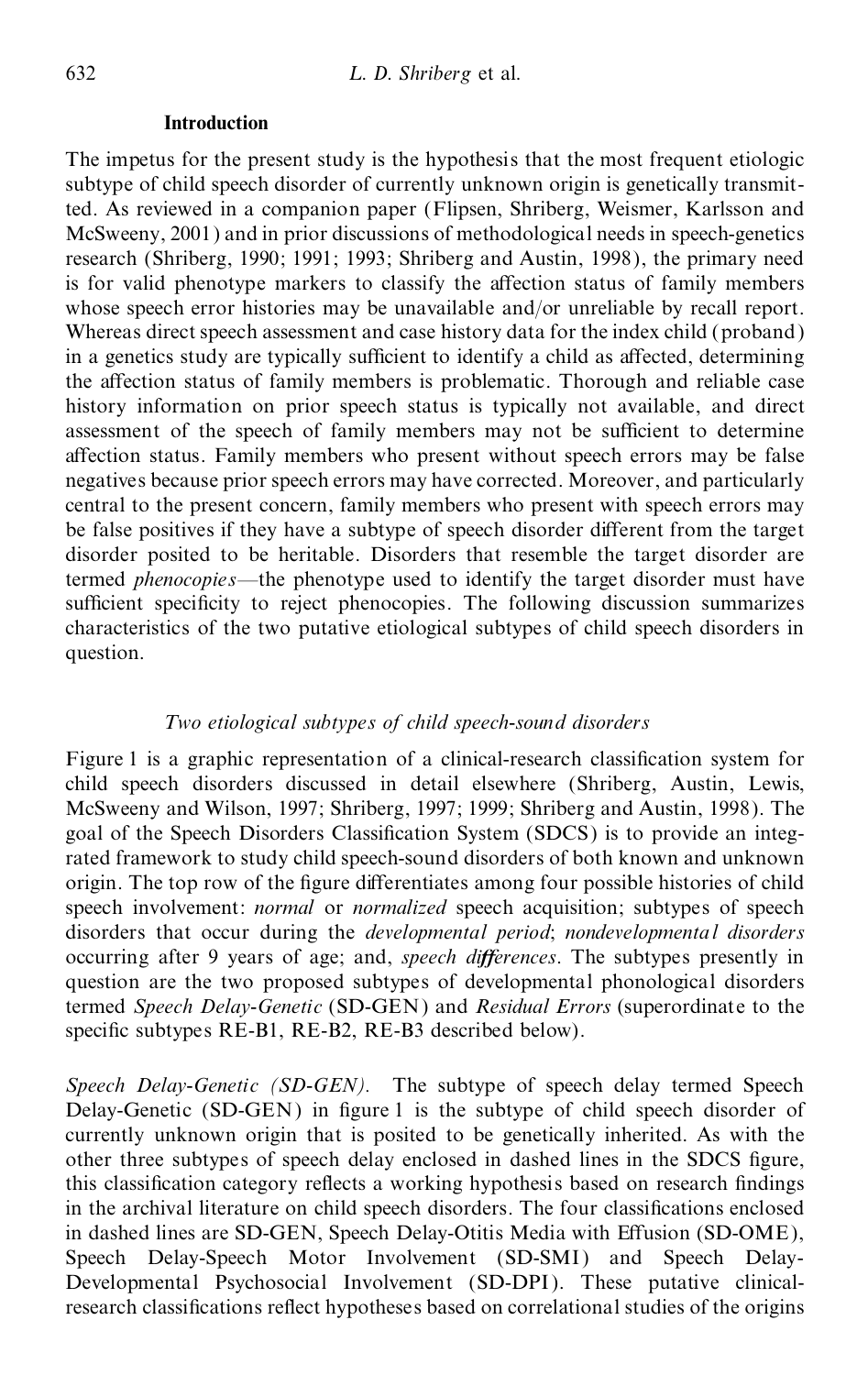# The Speech Disorders Classification System (SDCS)



Figure 1. *The Speech Disorders Classification System (SDCS).* 

of child speech disorders completed over the past 70 years (cf. Bernthal and Bankson, 1998). All speakers with SD have age-inappropriat e deletion and/or substitution errors during the developmental period for speech mastery, generally taken to be 0 to 9 years (Kent, 1976; Smit, Hand, Freilinger, Bernthal and Bird, 1990; Shriberg and Austin, 1998). Speakers with SD typically have speech-sound distortion errors as well. Some children's histories and assessment results indicate documented or suspected involvements in one or more of the four possible etiologies in figure 1.

The primary findings to date supporting the hypothesis of a genetically transmitted subtype of speech delay (SD-GEN) are data on the familial aggregation of speech delay. There is strong support for the heritability of at least one subtype of speech delay based on documented familial aggregation in nuclear and extended pedigrees (cf. Shriberg, 2001a; b) and one preliminary estimate of the relative prevalence of the etiologic subtypes of speech delay proposed in figure 1. A clinical database of children meeting comparatively stringent criteria for SD indicated that approximately 60% have at least one nuclear family member with a similar speech history (Shriberg and Kwiatkowski, 1994), meeting the customary criterion for positive familial aggregation. The remaining 40% of children with SD appeared to have clinical histories and/or test findings that could be associated with the other three possible etiologies of SD shown in figure 1 (i.e.  $SD-OME$ ,  $SD-SMI$ ,  $SD-DPI$ ).

Some children with SD will continue to have age-inappropriate deletion and substitution errors after 6 years, others will have only persisting distortion errors after 6 years, and the remaining children will correct all speech errors by 6 years of age (i.e. normalized speech). As indicated in figure 1, the SDCS framework classifies children in the first group as SD from  $6$  to 9 years, and children in the second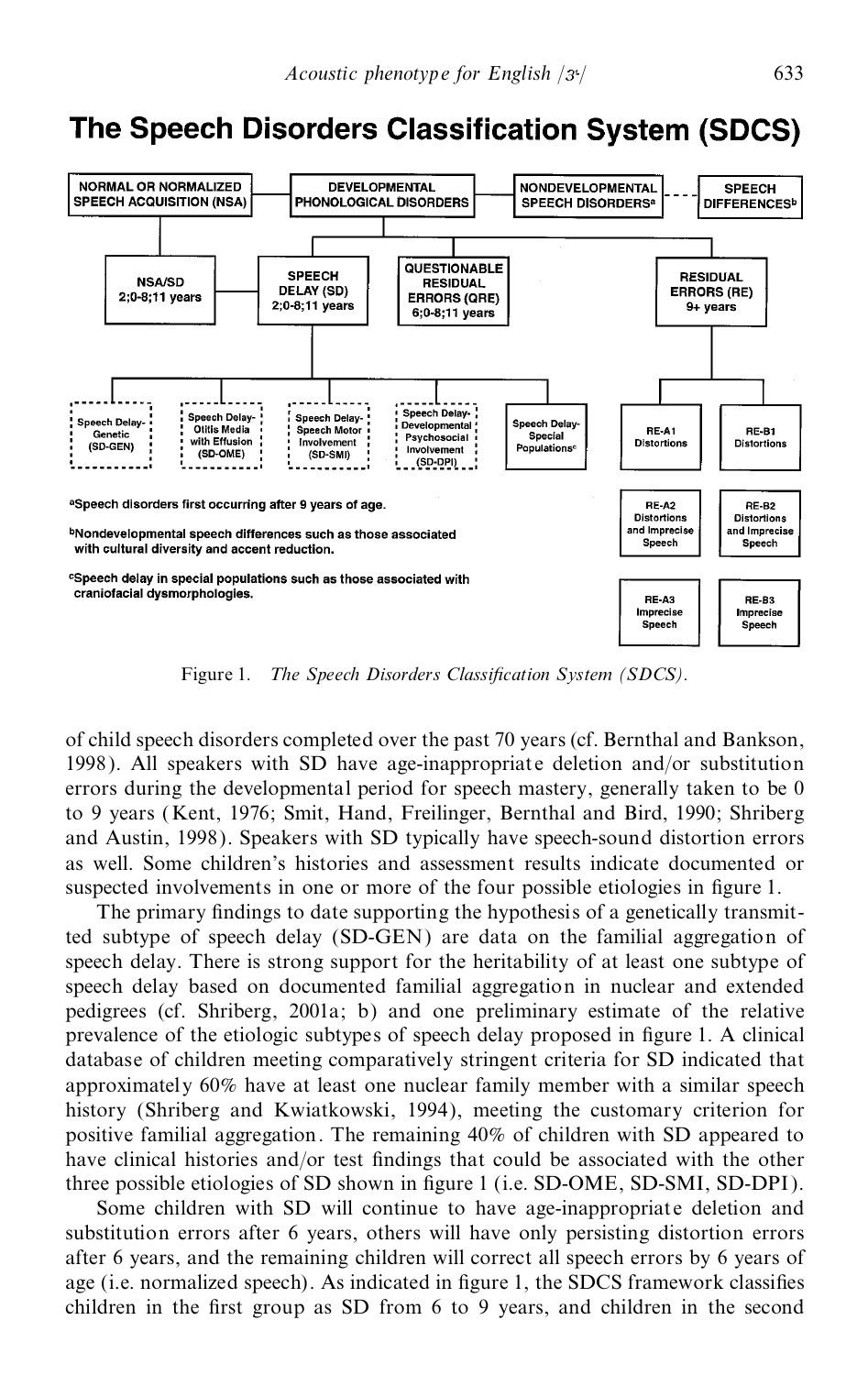6 to 9-year-old group as having *Questionable Residual Errors* (QRE). The designation QRE indicates that the remaining speech distortion errors of children during this period may or may not persist past 9 years as `residuals' of the developmental period. The SDCS differentiates such children from the second subtype of child speech disorder studied in the present paper (described in the next section) by appending the suffix  $A'$  to QRE (i.e. QRE-A).

Clinically significant speech errors that do persist past the developmental endpoint of 9 years for speech acquisition are termed Residual Errors-RE. Once again, to differentiate the persisting errors of children with former speech delay from the persisting errors of children without speech delay described below, the SDCS frame work appends the suffix 'A' to RE (i.e. RE-A). Thus, at 9 years and beyond, children with prior speech delay who have errors that persisted through the 6–9 year period  $(i.e. QRE-A)$  are classified as RE-A. The three subtypes of RE-A (RE-A1, RE-A2, and RE-A3) shown in figure 1 provide speech-specific classifications used in associated research and are not relevant in the present context.

*Subtype 2: Questionable Residual Errors*. The second class of speech-sound dis orders of currently unknown origin shown in figure 1 is titled *Questionable Residual Errors*. Not shown in figure 1 is the affix 'B' which is used to differentiate the persistent errors of children during this 6±9-years of age period from those of children of this age with prior or persisting SD (i.e. QRE-A). Similarly, when their errors persist past 9 years of age, children with this subtype of child speech-sound disorder are classified as RE-B, contrasting with RE-A as just described. Children with QRE-B from 6 to 9 years and/or persisting RE-B after 9 years do not have histories of age-inappropriate speech-sound deletions or substitutions, the criterion for SD. Rather, their errors have always been limited to distortions on one or two phonemes or manner classes, including the same set of common clinical distortions that define children with QRE-A or RE-A (i.e. in US English, dentalized or lateralized sibilants  $\frac{|s|}{\sqrt{z}}, \frac{|f|}{\sqrt{z}}, \frac{|f|}{\sqrt{z}}$ ,  $\frac{|f|}{\sqrt{z}}$ ,  $\frac{d}{z}$  or derhotacized, velarized, or labialized liquids  $[1/1, 1/1, 1/3/1, 1/2]$ ; Shriberg, 1993]).

In contrast to the proposed genetic origins of SD-GEN, the origins of QRE-B and later RE-B are posited to be associated with environmental variables. Children with QRE-B and RE-B histories differ from children with SD-GEN, QRE-A or RE-A histories on a number of epidemiologic estimates, including estimates of prevalence rates, sex ratios, and comorbidity with specific language disorder (Shriberg, 1999). Possible sources of shared and non-shared environmental variance among children whose only speech errors are distortions of sibilants and rhotics are discussed elsewhere (Shriberg, 1994). The essential assumption in the present context is that in addition to subtypes of SD that may not be genetically inherited (i.e. SD-OME, SD-SMI, SD-DPI), this second subtype of child speech disorder is an especially likely source of phenocopies (i.e. false positives) when testing older siblings of probands and all other family members in speech-genetics research.

# *Statement of the problem*

This study addresses the need for methods that yield sensitive and specific speech phenotypes in speech-genetics research, specifically, phenotypes for a proband's nuclear and extended family members. The complexity of this applied need can be described as follows. Consider the three possible speech histories of a family member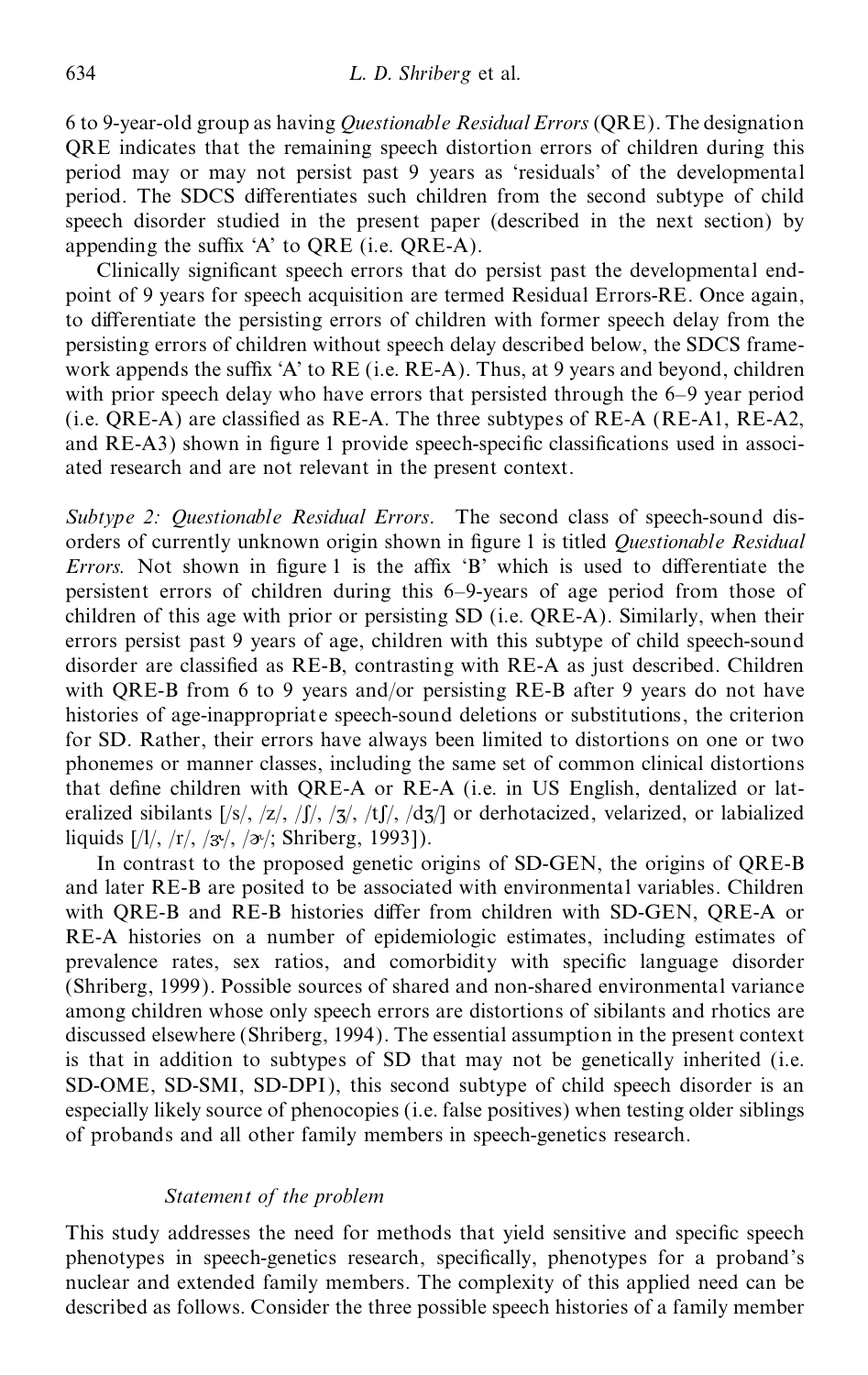in a genetics study who is older than 9 years at the time the study is conducted. The family member could have (a) a history of SD which may or may not have a genetic origin, (b) a history of QRE-B, or (c) no history of speech disorder. Accordingly, a family member who presents with residual speech-sound distortion errors at the time of speech testing may have speech histories *a* or *b*, whereas a family member who does not have residual speech errors when tested may have speech histories *a*, *b*, or *c*. If the assumption is that only family members with prior speech delay (i.e. history  $a$ ) should be classified as affected, how can a researcher determine the appropriate classification of speakers who do not have speech disorders at the time of testing (i.e. NSA) or who have residual distortions (i.e. RE-A vs.RE-B)?

One possible means to identify and classify the correct histories for family members with and without residual distortion errors may reside in fine-grained analysis of their correct or distorted speech productions. That is, close analysis of *correctly* produced tokens might yield markers for each of the three speech histories (*a*, *b* and *c*), and close analyses of *distorted* tokens might yield markers that discrimin ate speech history *a* from speech history *b*. The data in the present report were collected as a first step toward the possibility of developing such markers.

One major constraint on the methods to be described is that there is no current way to differentiate children with the suspected SD-GEN form of speech delay from those with the other three proposed etiologic origins depicted in figure 1. Therefore, the methods in the present study are limited to a contrast of the speech of children with histories of speech delay of any possible subtype (i.e. SD-GEN, SD-OME, SD-DPI) to the speech of children with histories of only distortion errors. The question posed is whether acoustic techniques have the requisite sensitivity and specificity to discriminate speakers with prior speech delay of any of the four putative etiological subtypes of SD (i.e. RE-A) from those with persisting distortions, but no prior speech delay (RE-B).

#### **Method**

#### *Participants*

*Ascertainment*. A total of 122 potential participants for the current study were ascertained from three sources. The largest data set included  $58$  9-17-year-old children who had been treated for speech delay at a university phonology clinic 5-10 years prior to a follow-up study. For the follow-up study, parents of the children were contacted by mail and by a subsequent telephone interview. Of an original group of 89 children, 58 (65%) parents and children with prior speech delay were located and all agreed to participate in a follow-up speech assessment session.

A second group of potential participants included 38 children who were identified by speech-language clinicians in the Madison Metropolitan School District as having speech histories that were reportedly limited to speech-sound distortion errors. The goal was to recruit children of the same age range as those in the first cohort, but whose speech histories were limited to distortions of either the English sibilants (primarily /s/ and /z/) or the English rhotics  $\langle r \rangle$ ,  $\langle r \rangle$  and  $\langle r \rangle$ .

The third set of potential participants was a group of 26 typically speaking children with no history of speech disorder nominated by teachers as classroom matched controls for the 38 adolescent speakers whose speech histories were limited to speech-sound distortions of sibilants or rhotics.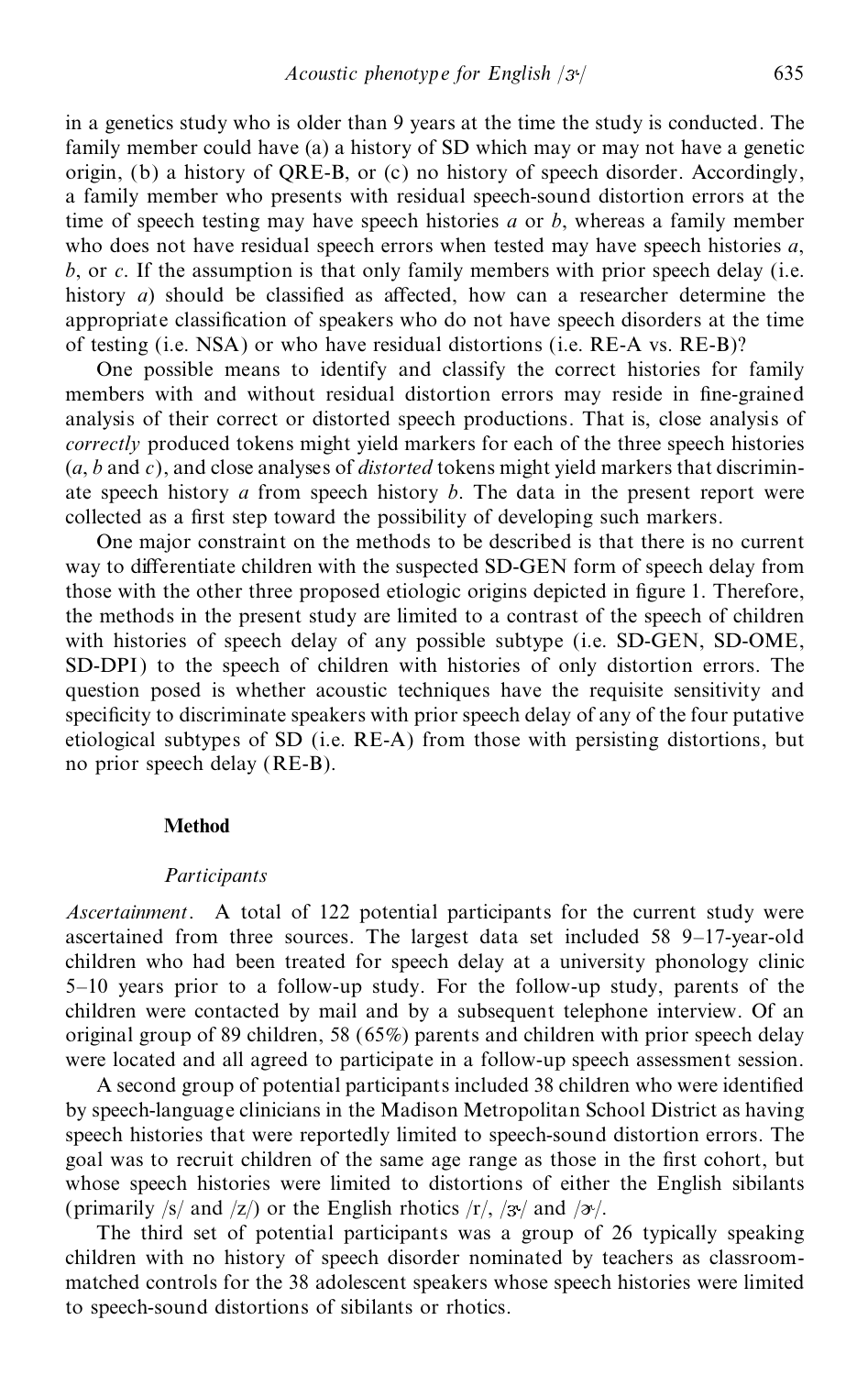*Four study groups*. A set of inclusionary and exclusionary criteria was used to assign eligible participants to four groups based on information obtained in the assessment protocol described in the following section. One inclusionary criterion (henceforth, the *acoustic analysis criterion*) for all groups was that they produced at least six tokens eligible for the acoustic analyses to be described. Additional inclusionary and exclusionary criteria for the four groups are described in the following paragraphs.

Group 1 participants  $(n=13)$  had prior speech delay and at least 10 residual distortion errors on  $\langle r \rangle$ ,  $\langle \frac{3}{2} \rangle$ , or  $\langle \frac{3}{2} \rangle$  in a conversational speech sample (i.e. RE-A). Of the 58 eligible children who had documented speech delay approximately  $5-10$ years prior to the current assessment, all met the acoustic analysis criterion, but only nine children met the conservative criterion of at least 10 residual errors on rhotics in the conversational speech sample. As described next, the additional four children in Group 1 were obtained from the 38 children referred by the speechlanguage pathologists.

Group 2 participants  $(n=11)$  had no history of prior speech delay and at least 10 residual distortion errors on rhotic sounds in the conversational speech sample (i.e. RE-B). Of the 38 children referred by speech-language pathologists, 23 failed to meet the inclusionary criterion for residual rhotic distortions and/or the acoustic analysis criterion. Case histories for four of the children were consistent with criteria for prior speech delay. These four children were therefore placed in Group 1.

Group 3 participants ( $n=36$ ) had prior speech delay, but no residual distortions of rhotic sounds in the follow-up conversational speech sample. Of the 58 tested children with prior speech delay, 36 children met all inclusionary and exclusionary criteria for Group 3.

Group 4 participants  $(n=24)$  had no histories of either speech delay or speechsound distortions, and produced no speech errors in either the speech task (to be described) or the conversational speech sample. Of the 26 age- and gender-matched typically speaking children, two were excluded on the basis of the acoustic analysis criterion.

Table 1 includes summary descriptive information for the 84 children in the four study groups. There were no statistically significant differences in the proportions of males and females ( $\chi^2(3)$  = 5.176, *p* = 0.159) in each group, but a one-way analysis of variance indicated a significant difference in age  $(F(3, 80) = 13.64, p = 0.000)$ . *Post-hoc* Tukey's HSD test comparisons (Bonferroni-corrected  $p < 0.0105$ ) indicated that participants in Group 1 and Group 2 did not differ in age, but that speakers

|                | Prior            | Residual<br>rhotic |    | <b>Sex</b>      |    |   | Age $(mos)$ |                        | $PPVT-Ra$<br>Standard score |      |
|----------------|------------------|--------------------|----|-----------------|----|---|-------------|------------------------|-----------------------------|------|
| Group          | speech<br>delay? | distortions?       |    | $n \ll M \ll F$ |    | М | <b>SD</b>   | Range                  | М                           | SD.  |
|                | Yes              | Yes                | 13 | -77             | 23 |   |             | 134.5 27.6 109-173     | 114.2                       | 19.9 |
| $\overline{c}$ | No               | Yes                | 11 | 36              | 64 |   |             | 123.6 13.7 112–158     | 107.3                       | 18.6 |
| 3              | <b>Yes</b>       | No                 | 36 | -64             | 36 |   |             | $167.0$ 24.0 $110-201$ | 107.9                       | 14.3 |
| $\overline{4}$ | No               | No                 | 24 | 50              | 50 |   |             | 149.3 21.1 115–182     | 118.7                       | 12.6 |
| Total          |                  |                    | 84 | 58              | 42 |   |             | 151.3 27.4 109-201     | 111.9                       | 15.9 |

Table 1. *Description of participants in the four study groups*

 $a^*$ PPVT-R = Peabody Picture Vocabulary Test-Revised (Dunn and Dunn, 1981).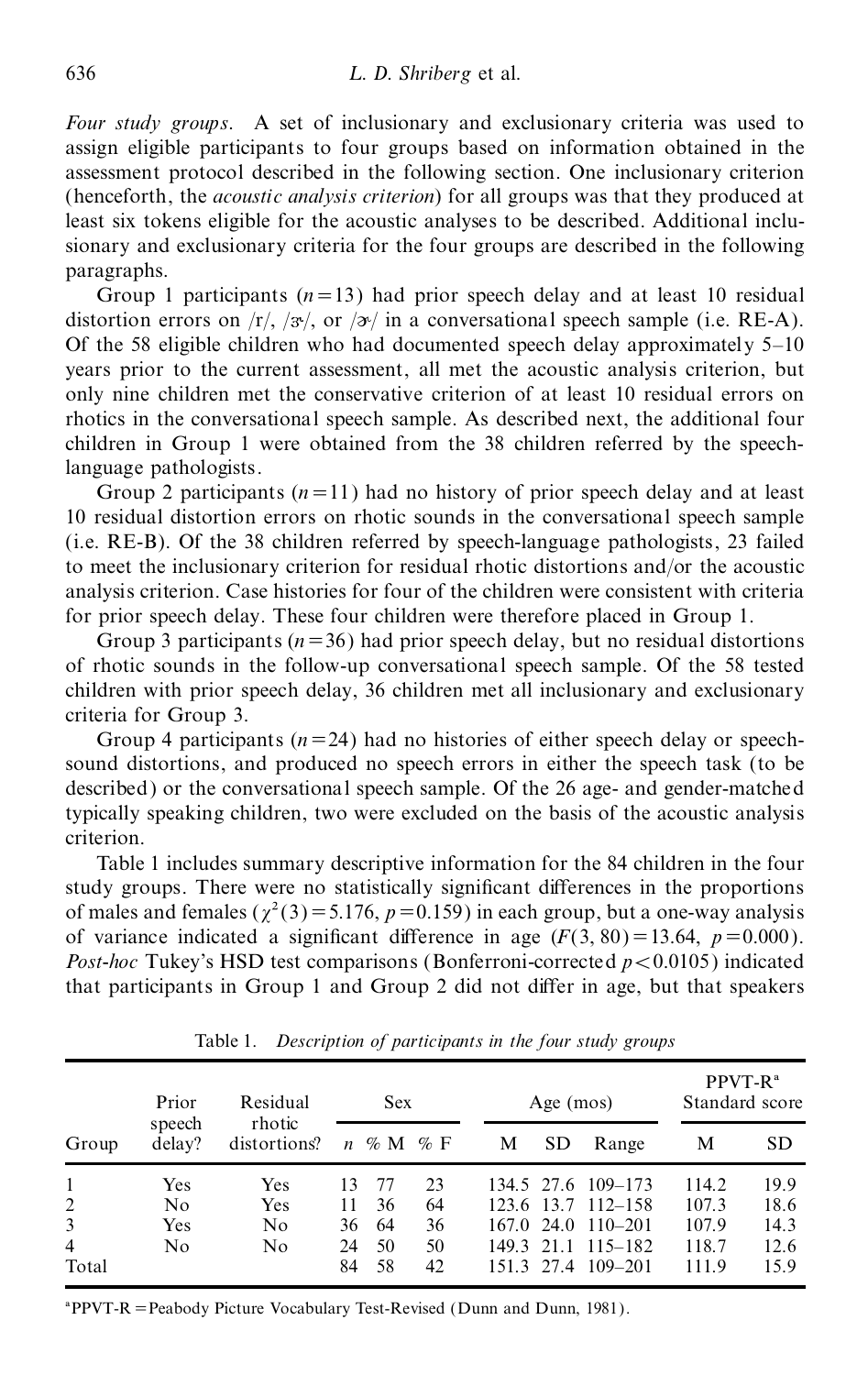in Group 3 were significantly older than speakers in the other three groups and speakers in Group 4 were significantly older than speakers in Group 1 and Group 2. As described below, *z* scores based on age and sex were used in the acoustic analyses to control for possible effects associated with these variables.

Table 1 also includes summary standard score data for Peabody Picture Vocabulary Test-Revised (PPVT-R, Form M; Dunn and Dunn, 1981). Findings from a one-way analysis of variance  $(F(3, 80)=2.87, p=0.042)$  and Bonferronicorrected ( $p < 0.0105$ ) *post-hoc* Tukey HSD comparison indicated significant differences in PPVT-R scores between Group 3 and Group 4. Of the 84 speakers, only two speakers (one from Group 2 and one from Group 3) had a PPVT-R standard score below 80 (i.e. more than 1.33 standard deviations below the mean).

#### *Assessment protocol*

The assessment protocol was a 90-minute battery of speech and language tasks assembled for a number of ongoing studies of child speech disorders. The 122 original participants received a cash payment for completing the protocol, which, according to participant and parental report, was an effective incentive for attentive participation throughout the protocol. All testing and subsequent transcription was conducted by the fourth author, an experienced speech-language examiner and research transcriber. The data for the current report were obtained from the following two tasks.

*Conversational sample*. Classification of speakers' speech status by the software used in the current study required a conversational speech sample obtained using procedures described in prior reports (Shriberg, 1993; Shriberg *et al*., 1997 ). Audiotape-recordings were made in a quiet test suite using a Sony 5000EV audiocassette recorder and a Teac ME-50 microphone positioned so that mouth-to microphone distance was approximately  $6-8$  inches. The conversational samples were transcribed to a 100 first-occurrence words criterion (Shriberg, 1986; Shriberg, Allen, McSweeny, and Wilson, 2001) using well-developed conventions for narrow phonetic transcription (Shriberg, 1993; Shriberg and Kent, 1995).

*The Speech task*. Acoustic tokens for the current study were obtained from a 120-token speech production task included in a larger study to assess the articulatory precision of the English phonemes  $\langle r \rangle$ ,  $\langle \frac{3}{2} \rangle$  and  $\langle s \rangle$ . Data for the current study were five tokens each of *bird*, *burg* and *burr* produced in the carrier phrase 'Say again'. Words were presented live by the examiner, who read from a typed list and was positioned such that the speaker could not see the list or the examiner's face during the task. Recordings were made using a head-mounted microphone (Shure SM-10A) connected to a Sony 5000EV tape recorder. The microphone was tilted toward and positioned no more than 2 inches from the speaker's nose and approxi mately 1.5 inches from the speaker's lips. Children were asked to repeat the target in the carrier phrase while maintaining loudness within a preset range as indicated by the VU meter on the tape-recorder. The examiner monitored the participants' alertness and performance and asked children to repeat a phrase if the target appeared to be misunderstood or contained interword pauses or dysfluencies.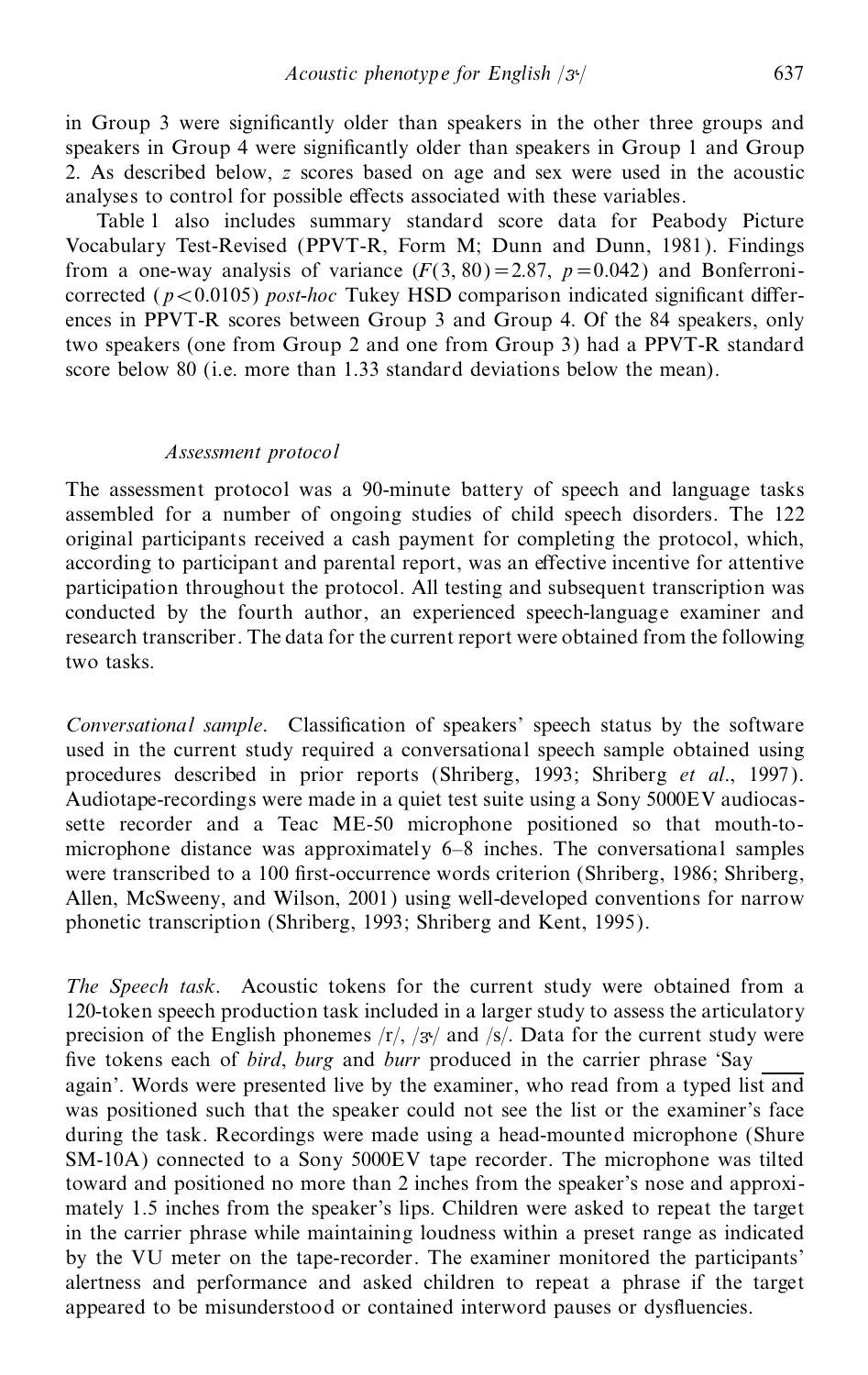## *Acoustic analysis*

*Tokens*. Following the recommendations for acoustic analysis in Flipsen *et al.* (2001), which found that vocalic  $/3$  data could be pooled across phonetic context whereas consonant  $/r/d$  data could not, the present analysis focused on the available tokens (i.e. as many as five tokens each of three word types) of vocalic  $/3$ . The transcriber used narrow transcription conventions to transcribe each of the 122 speakers'  $\sqrt{\frac{3}{5}}$  tokens. Rhotic tokens that were classified as phonemic substitutions based on the auditory-perceptua l analysis (i.e. narrow phonetic transcription) were excluded from the acoustic analysis, as were words containing substitutions for the primary vowel or additional consonants adjacent to the target  $/x'$ . Acoustic analysis was limited to those  $\frac{1}{3}$  tokens transcribed as either correctly articulated or derhotacized (i.e. loss of /r/-like or rhotic quality; cf. Shriberg and Kent, 1995). Tokens were classified as correct only if transcribed as  $/3$ <sup>t</sup> with no diacritics added. Acceptable derhotacized tokens could include the *lengthened* diacritic or have schwa off-glides, but could not include other diacritics.

*Procedures*. Acoustic analyses were accomplished by two trained research assist ants, each of whom had completed a course in speech acoustics. The assistants followed a procedural manual developed expressly for the analyses (Flipsen, Tjaden, Weismer and Karlsson, 1996). Each assistant was randomly assigned approximately half of the original 122 speech samples. Tokens were first digitized using a Sony 5000EV tape-recorder as the input source and a Sound Blaster AWE32 PNP A/D sound card connected to a Pentium-based PC. The signal was sampled at 22 kHz with 15 bits of quantization, a stop-band attenuation of  $-72 \text{ dB}$ , and low-pass filtered at  $9.8$  kHz using the record utility of the Cspeech software (Milenkovic, 1996). Tokens were eliminated during the digitizing process if they contained additional phonemes, substitutions for the primary vowels, dysfluencies, or obvious interword pauses. Pauses, defined as any period of silence  $250 \text{ ms}$  or longer (Miller, Grosjean and Lomanto, 1984), were measured from the wide-band spectrograms generated with a bandwidth of 500 Hz. In addition, to ensure that there was sufficient acoustic energy present in both F2 and F3 of  $/3$ <sup>t</sup>, tokens were evaluated during both digitization and subsequent measurements and rejected if both formants could not be reliably tracked throughout their entire duration from the preceding segment to the following segment. Once confirmed as useable, the target word in the interval from the start of  $\sqrt{eI}/$  in 'say' to the closure for  $\sqrt{g/}$  in 'again' was isolated and stored.

For the 84 children who met the initial group criteria, 172 (13.7%) of 1260 possible tokens were rejected due to production of an incorrect target or the presence of interword pauses, dysfluencies, or inadequate formant energy. The yield for acoustic analysis after all exclusions was 1088 tokens. Token loss was most frequently due to insufficient energy present in  $F3$ , a problem reported by other investigators (e.g. Hoffman, Stager and Daniloff, 1983; Huer, 1989). As previously noted, children's data were not included in the analysis unless at least six of their 15 tokens were usable.

As reported in Flipsen *et al*. (2001), F2 and F3 frequencies were calculated for  $\sqrt{\alpha}$  within the constriction interval (the region where F2 and F3 are closest together) for each of the three target words. A spectogram of the target words using a 500 Hz bandwidth was produced and the constriction interval was identified. A 20 ms window around the constriction interval was isolated and an LPC (Linear Predictive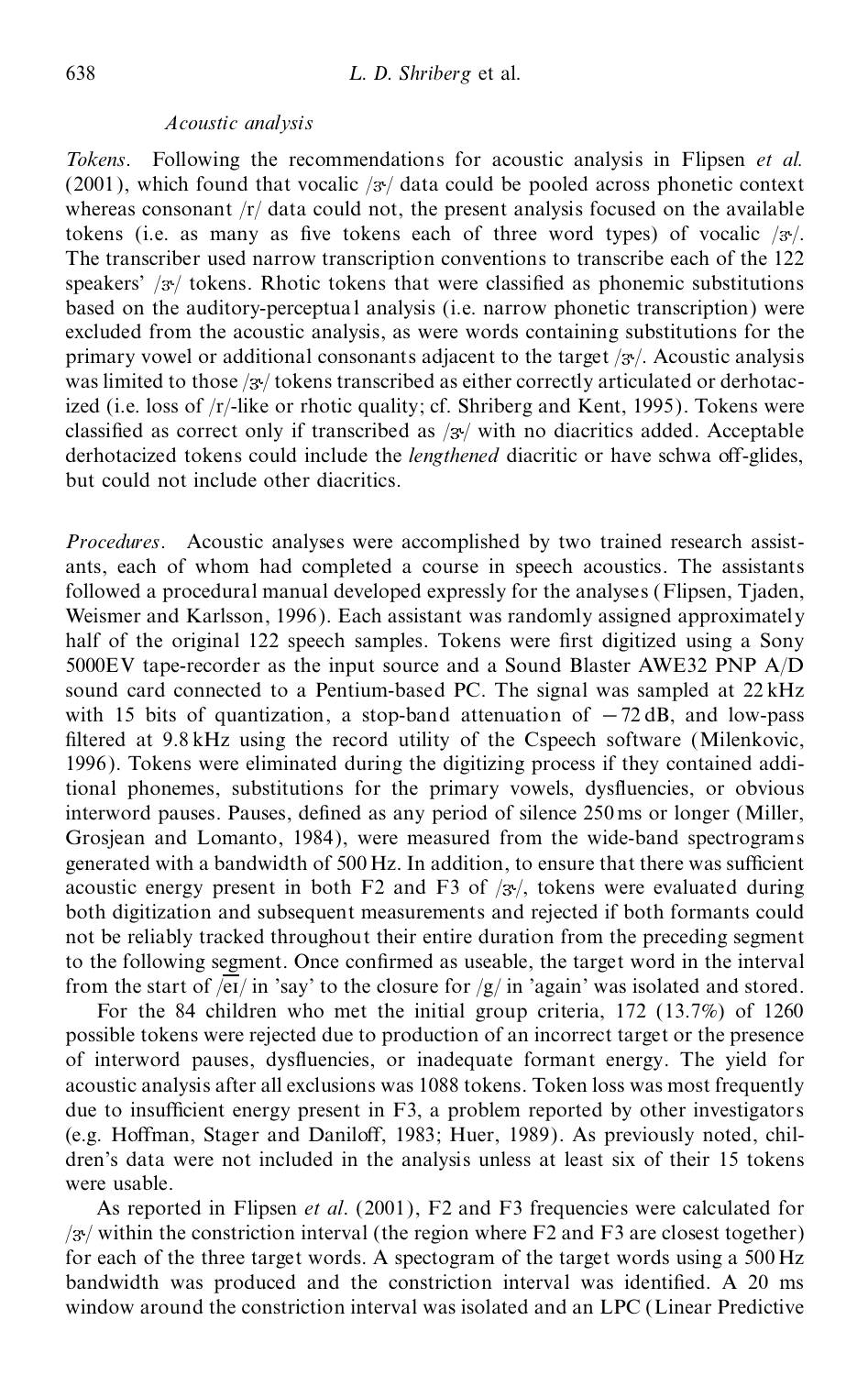Coding) spectrum using 24 coefficients was produced using CSpeech.  $F2$  and  $F3$ frequency measurements at a single point in time were obtained at the middle of each formant band using the LPC frequency display linked to the cursor on the spectrogram.

# *Speaker normalization*

Procedures to normalize the acoustics data were based on three findings from two prior studies of speech acoustics in typically speaking adolescents (Flipsen, Shriberg, Weismer, Karlsson and McSweeny, 1999; 2001). First, the prior study series indicated that acoustic differences in rhotic sounds produced by adolescent children of both sexes are plausibly associated with differences in the growth of speakers' vocal tracts during this developmental period (Flipsen *et al*., 2001). The procedure recommended to control for potential age and sex effects in studies of typically and atypically speaking adolescents was to normalize the acoustic data using *z* scores derived from reference data cross-tabulated by these variables (to be described).<sup>1</sup>

Second, the prior studies series indicated that, whereas *z*-score data from conson ant /r/ productions were significantly associated with phonetic context, *z*-score data for the constriction interval of vocalic  $/$  were stable (i.e. not significantly different) for the target words *bird*, *burg* and *burr*. Thus, /3/ tokens for these three words could be treated as a single data set. This finding allowed *z* scores for  $\frac{1}{3}$  to be computed based on the formant data provided by Lee, Potamianos and Narayanan (1999). This latter study provided  $/3$ <sup>t</sup> formant data only for the word *bird*, but included data on this word from  $436$  5-18-year-old speakers and 56 adults.

Finally, findings in Flipsen *et al.* (2001) indicated that  $\frac{1}{3}$  productions for speakers in this age range are best characterized by F2 and F3 values, with the derived values of F3 – F2 (F3 *minus* F2) or F3/F2 (F3 *divided by* F2) providing the most sensitive description. Preliminary analyses for the present purposes indicated that statistical models that included both of the two derived metrics added little unique variance  $(r [F3-F2]$  and  $F3/F2] = 0.966$  *)*. Because  $F3-F2$  retains the formant dimension (Hz) and was more often associated with unique variance, it was adopted as the acoustic metric to characterize  $/3$  for the present study. F3–F2 values were calculated for each useable token produced by the 84 speakers. These values were converted to *z* scores using the appropriate age and sex means and standard deviations for  $F3 - F2$  in the word *bird* derived from the Lee *et al.* (1999) data (cf. Flipsen *et al*., 2001, Appendix).

#### *Reliability and validity estimates*

*Acoustic measures: first reliability estimate.* Table 2 includes findings for two estimates of the measurement agreement for the acoustic data. The first estimate was obtained immediately after completion of the acoustic analysis. Each assistant analysed 24 of the 608 (3.9%) tokens from each of two randomly selected Group 4 speakers whose data she had previously analysed (intrajudge reliability). Interjudge reliability of the acoustic data was estimated by having each assistant analyse 24 (3.9%) of the 608 tokens randomly selected from 2 (15.4%) of the speakers originally measured by the other assistant. Interjudge agreement for correctly articulated  $/3$ / tokens was therefore based on a total of 48 (3.9%) of the 1216 tokens. Both intrajudge and interjudge measures included one randomly selected token from each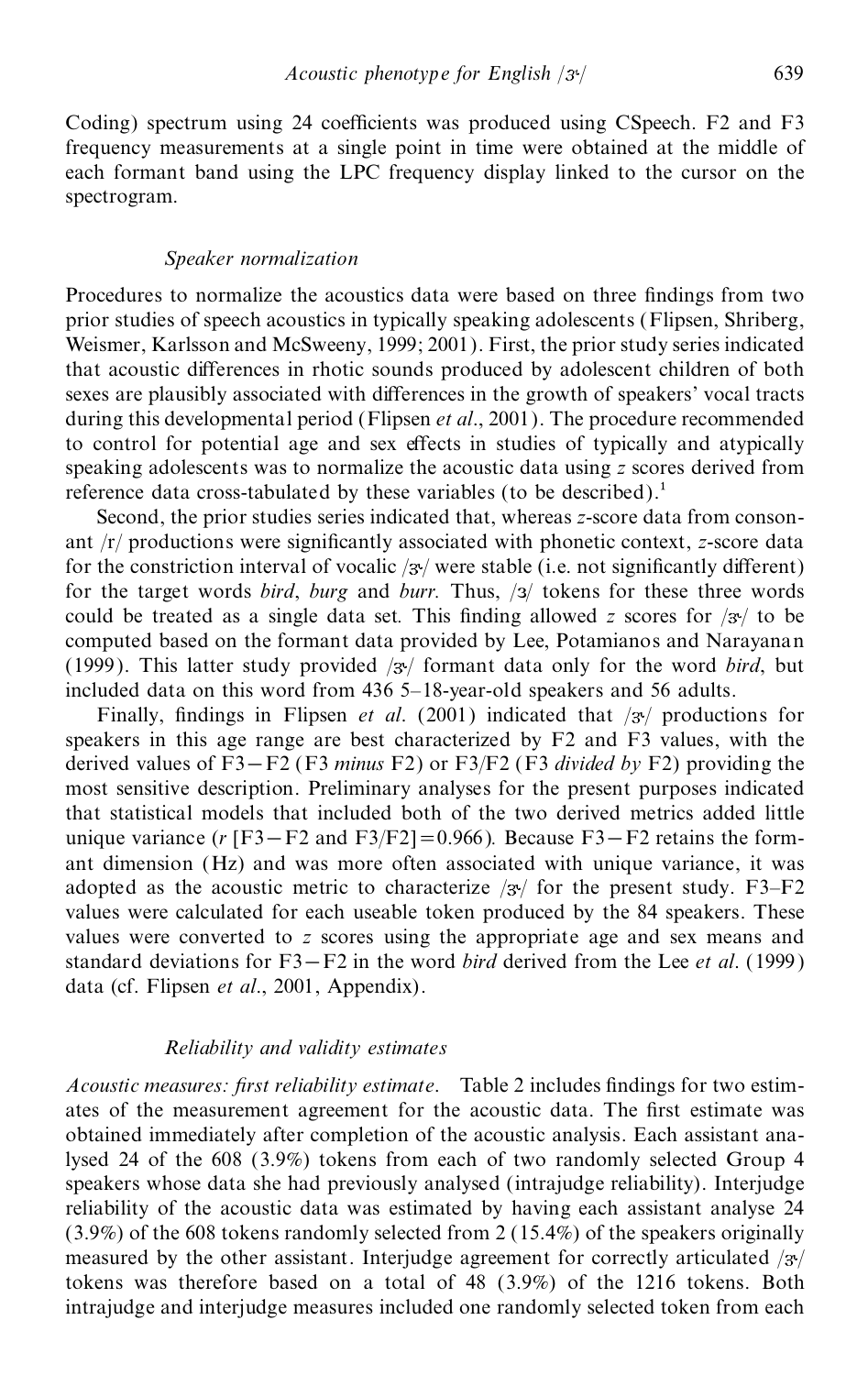|                                          |                  |                                                      |                           |                  |                          |                 |               | Table 2. Reliability estimates for the acoustic measurements |                                               |                                |                           |                                |                 |  |
|------------------------------------------|------------------|------------------------------------------------------|---------------------------|------------------|--------------------------|-----------------|---------------|--------------------------------------------------------------|-----------------------------------------------|--------------------------------|---------------------------|--------------------------------|-----------------|--|
|                                          |                  | First estimate: Samples from Control Group (Group 4) |                           |                  |                          |                 |               |                                                              | Second Estimate: Samples from all four groups |                                |                           |                                |                 |  |
|                                          |                  |                                                      | Mean differences<br>(KHz) |                  |                          | $%$ differences |               |                                                              |                                               |                                | Mean differences<br>(KHz) |                                | $%$ differences |  |
| agreement<br>Type of                     | No. of<br>tokens | tokens<br>$% \sigma _{0}=\pm \sqrt{2}$               | $F1$ $F2$                 | F3               |                          | F1 F2 F3        |               |                                                              | tokens tokens F1 F2 F3<br>No. of $\%$ of      |                                |                           |                                | $F1$ F2 F3      |  |
| Intrajudge<br>Assistant 1<br>Assistant 2 | ನ<br>ನ           | $\tilde{\mathcal{C}}$<br>C,                          | $14.6$ 22.4<br>14.3       | $31.3$<br>$36.5$ |                          | $2.9$ 1.4 1.4   | $\frac{0}{1}$ | $\frac{18}{11}$                                              | $\circ$                                       |                                | $27.0$ 33.3 43.0          |                                | 5.1 $2.4$ 2.6   |  |
| nterjudge                                | $\frac{8}{3}$    | 0                                                    | $34.0$ 61.3               |                  | $\overline{\phantom{a}}$ | $2.2\ 2.8$      |               | $\frac{18}{18}$                                              | $\check{\phantom{a}}$                         | $\begin{array}{c} \end{array}$ | 39.4 50.0                 | $\begin{array}{c} \end{array}$ | $2.5$ 2.1       |  |
|                                          |                  |                                                      |                           |                  |                          |                 |               |                                                              |                                               |                                |                           |                                |                 |  |
|                                          |                  |                                                      |                           |                  |                          |                 |               |                                                              |                                               |                                |                           |                                |                 |  |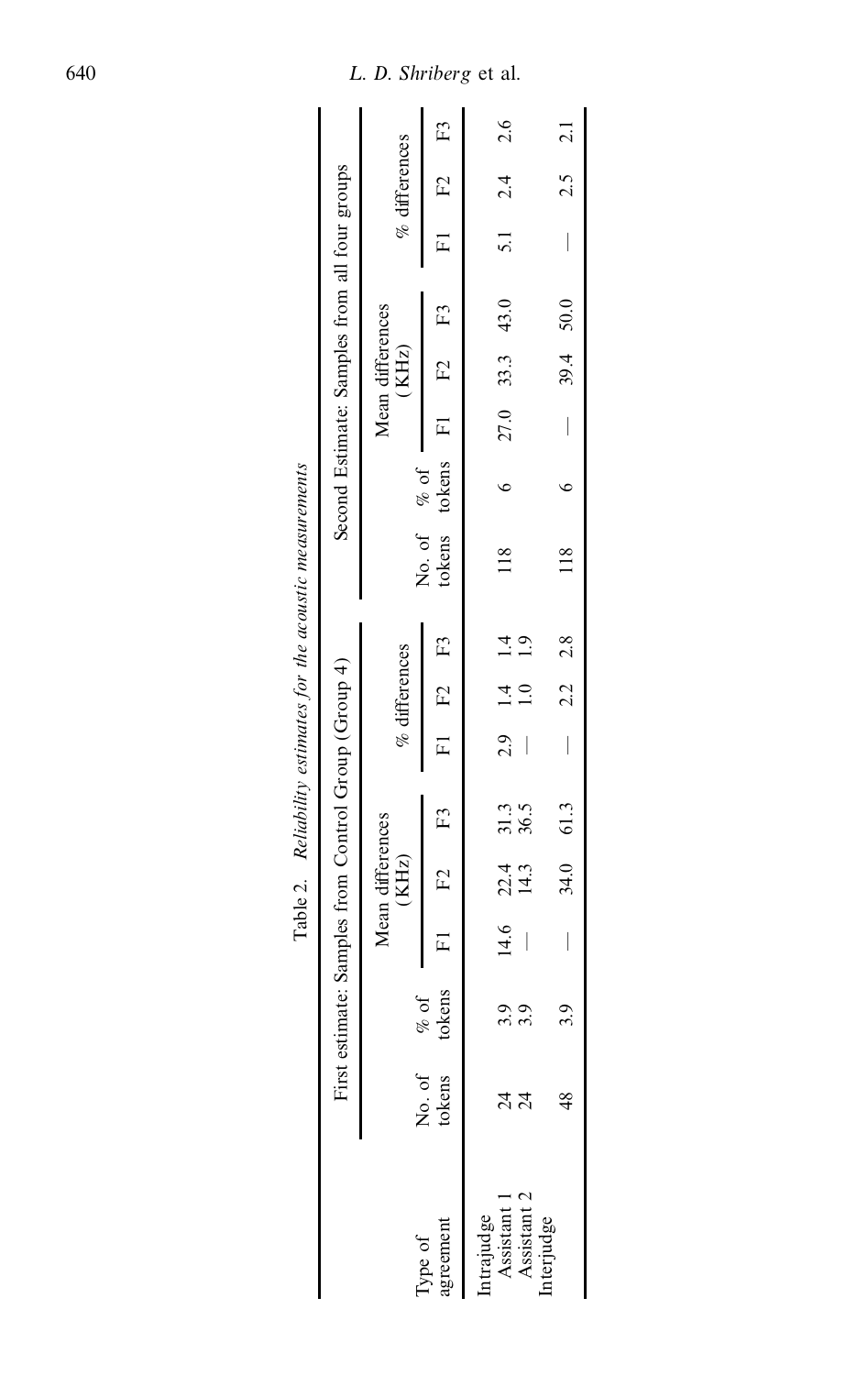of the 12 words. F1 data had been obtained for other purposes by one of the two assistants, allowing an estimate of her intrajudge agreement. Agreement is expressed in two ways in table 2. Entries for each variable in the column titled `Mean differences' are the means of the absolute differences between the two measurements. Entries for each variable in the column titled  $\%$  differences' are the means of the absolute differences between the two measurements expressed as a percentage of (i.e. divided by) the first or original measurement. As shown in table 2, the first intrajudge and interjudge agreement estimates for these latter values ranged from differences of  $1.0\%$  to 2.8% across the three formants.

*Acoustics measures: second reliability estimate*. Four years after the reliability estim ate based on samples from the typically speaking Group 4 speakers, a second reliability estimate was obtained that included tokens transcribed as  $/3$ <sup>t</sup> distortions. At that time the second assistant was no longer available. The first assistant remeasured the first two tokens  $(40%)$  of each of the 12 target words from 12 of the 122 (9.8%) speakers, six of whom had been originally analysed by each assistant. Thus, this reliability estimate included an additional 236 (6.0%) of the 3923 tokens pro duced by the speakers in the four groups. The sample included randomly selected speakers from each group, including 15.3%, 18.2%, 8.3% and 12.5% of the speakers from Groups 1-4, respectively. As shown in table 2, intrajudge agreement for the first assistant over the 4-year time span was within  $5.1\%$  of the original values for F1, and 2.4% and 2.6% of the original values for F2 and F3, respectively. Interjudge agreement for F2 and F3 was within 2.5% and 2.1% of the original values, respectively.

The two reliability estimates for the acoustic data summarized in table 2 are consistent with estimates provided in comparable acoustic studies (see review in Flipsen *et al*., 2001). They were considered adequate measurement support for the substantive findings to be described.

*Transcription reliability: conversational speech samples*. Estimates of the reliability of transcription for the conversational speech samples had been obtained as part of the parent study of residual speech errors that included all 122 children. Intrajudge agreement was estimated by having the transcriber retranscribe a randomly selected 10% (12 speakers) sample of the 122 tapes at least 12 months after original transcription. Based on the total sample of 2613 retranscribed words, point-to-point intrajudge agreement for consonants was 96.9% for broad transcription and 90.4% for narrow transcription. Agreement for vowels was 90.4% for broad transcription and 82.1% for narrow transcription.

*Transcription reliability: speech task*. Transcriptions of all of the words in the speech task were repeated by the original transcriber for 12 of the 84 (14.3%) children included in the present study. The sample included two of the 13 (15.4%) children from Group 1, two of the  $11$  (18.2%) children from Group 2, five of the 36 (13.9%) children from Group 3, and three of the 24 (12.5%) children from Group 4, with all cells including at least one member of each sex. Based on the total sample of 1440 retranscribed words, point-to-point intrajudge agreement for narrow phonetic transcription of  $\frac{s}{r}$ ,  $\frac{r}{a}$ , and  $\frac{3s}{w}$  was 90.0%, 93.7%, and 89.7%, respectively.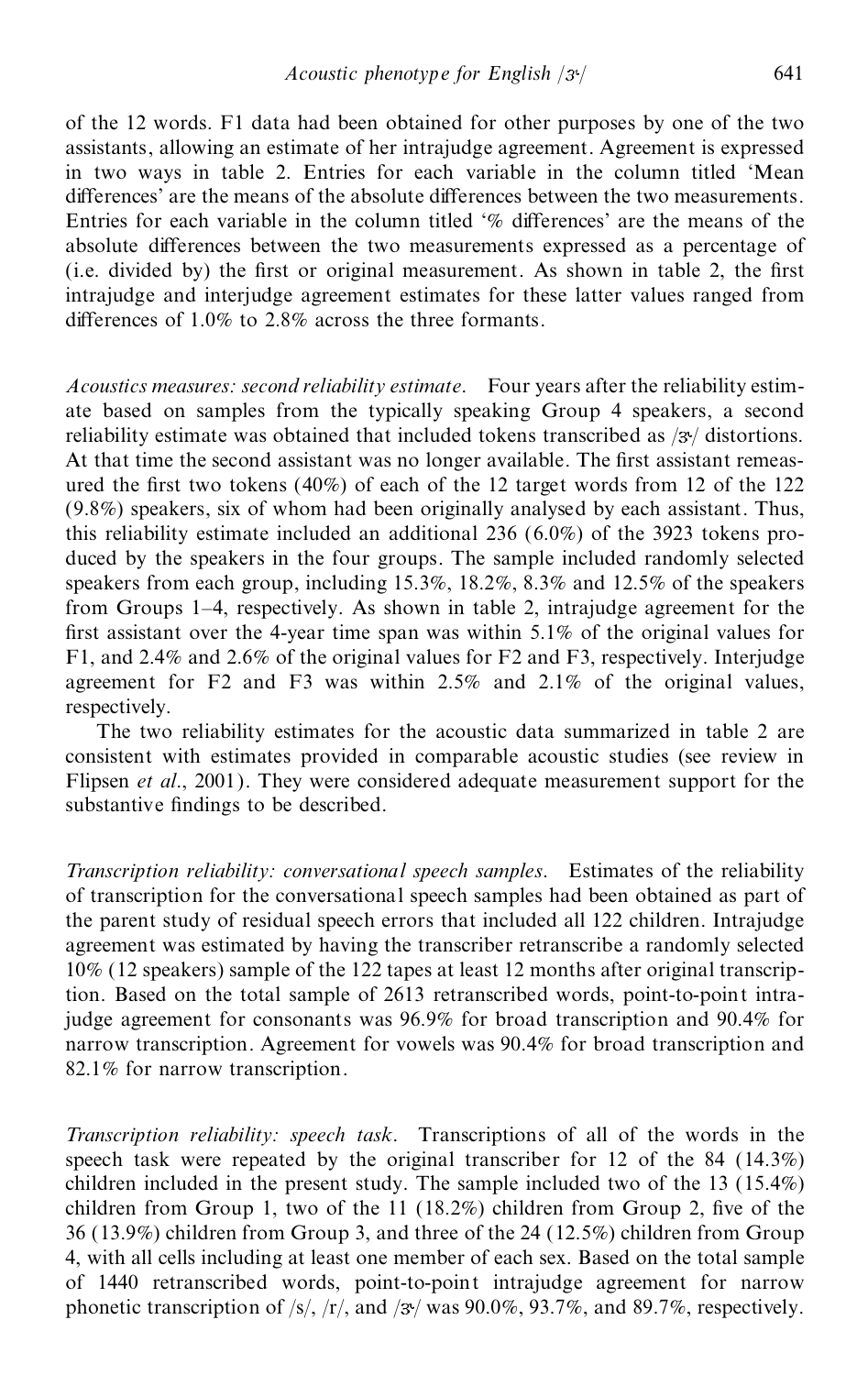*Validity estimate: phonetic transcription of the speech tokens*. The two levels of data on the  $\frac{1}{3}$  tokens—phonetic transcription and acoustic measures—allowed an estimate of the validity of the phonetic transcription. Preliminary analyses indicated that a cutoff value of 3.0 for the  $zF3-F2$  scores provided optimum sensitivity relative to specificity. Following customary usage, sensitivity was defined as an estimate of the transcriber's ability to correctly detect a disorder (i.e. derhotacized  $\frac{1}{3}$  tokens or true positives), and specificity as an estimate of the transcriber's ability to correctly reject nondisorder (i.e. correct / $\frac{\partial y}{\partial x}$  tokens or true negatives). A *z*F3–F2 value greater than or equal to 3.0 corresponds to a ranking in the upper 0.13% of the normal distribution based on the acoustic values for  $\sqrt{3}$  in the Lee *et al.* (1999) database.

Table 3 is a summary of the descriptive statistics and sensitivity and specificity findings for  $\frac{1}{3}$  tokens transcribed as correct or derhotacized for speakers in each of the four groups and summed over groups. If the  $\geq 3.0$  criterion for  $zF3-F2$ values is taken as the 'gold standard' for derhotacized  $\frac{1}{3}$  productions, these findings provide strong support for the validity of the phonetic transcription. A binary logistic regression computed on the  $zF3-F2$  scores was statistically significant ( $z=$ 14.17,  $p < 0.000$ ). As shown for the group totals in the last two columns of the bottom row, overall sensitivity and specificity for this 'bootstraps' validity estimate were 95% and 94%, respectively. Other entries in table 3 are discussed in Results.

# **Results**

# *Acoustic analyses of* / / *tokens transcribed as correct*

The first question posed in this study is whether there are acoustic differences in the productions of  $/3$ <sup>t</sup> transcribed as *correct* from speakers with different speech histories. A positive answer to this question was suggested by the descriptive trends in table 3, but this conclusion did not reach statistical significance in the subsequent inferential statistical analyses.

As shown in the left-most data column in table 3 and as reflected in the associated specificity values in the right-most column,  $zF3-F2$  mean values for correct / $\frac{3}{7}$ produced by speakers in Groups 1 (3.07) and 2 (2.91) were considerably higher than values for correct  $\frac{1}{3}$  produced by speakers in Group 3 (0.38) and Group 4 (0.14). Thus, although  $\frac{y}{x}$  tokens perceived as correct from Group 1 and Group 2 speakers had mean  $zF3-F2$  scores averaging  $<$  3.0 (i.e. Group 1 (3.07)+ Group 2  $(2.91)/2 = 2.99$ ), speakers whose prior speech delay was completely corrected (Group 3) and speakers with no history of speech disorder (Group 4) had values significantly closer to the reference data of Lee *et al*. (1999). A one-way analysis of variance on these data was statistically significant  $(F(3,884) = 154.77, p < 0.000)$ . *Post-hoc* Tukey's HSD test comparison (Bonferroni-corrected  $p < 0.010$ ) indicated significant mean differences between all pair-wise comparisons, except for the crucial comparison between the mean values for speakers in Group 1 versus those for speakers in Group 2. Moreover, binary logistic regressions failed to identify models that could significantly discriminate tokens from speakers in Group 1 from tokens from speakers in Group 2. Attempts to identify a cut point in  $zF3-F2$  scores with greater than 70% sensitivity and specificity for speakers in these two groups were also unsuccessful. Thus, there was no identifiable acoustic marker that could significantly discriminate the correct  $\sqrt{3}$  tokens of speakers with prior speech delay (Group 1) from the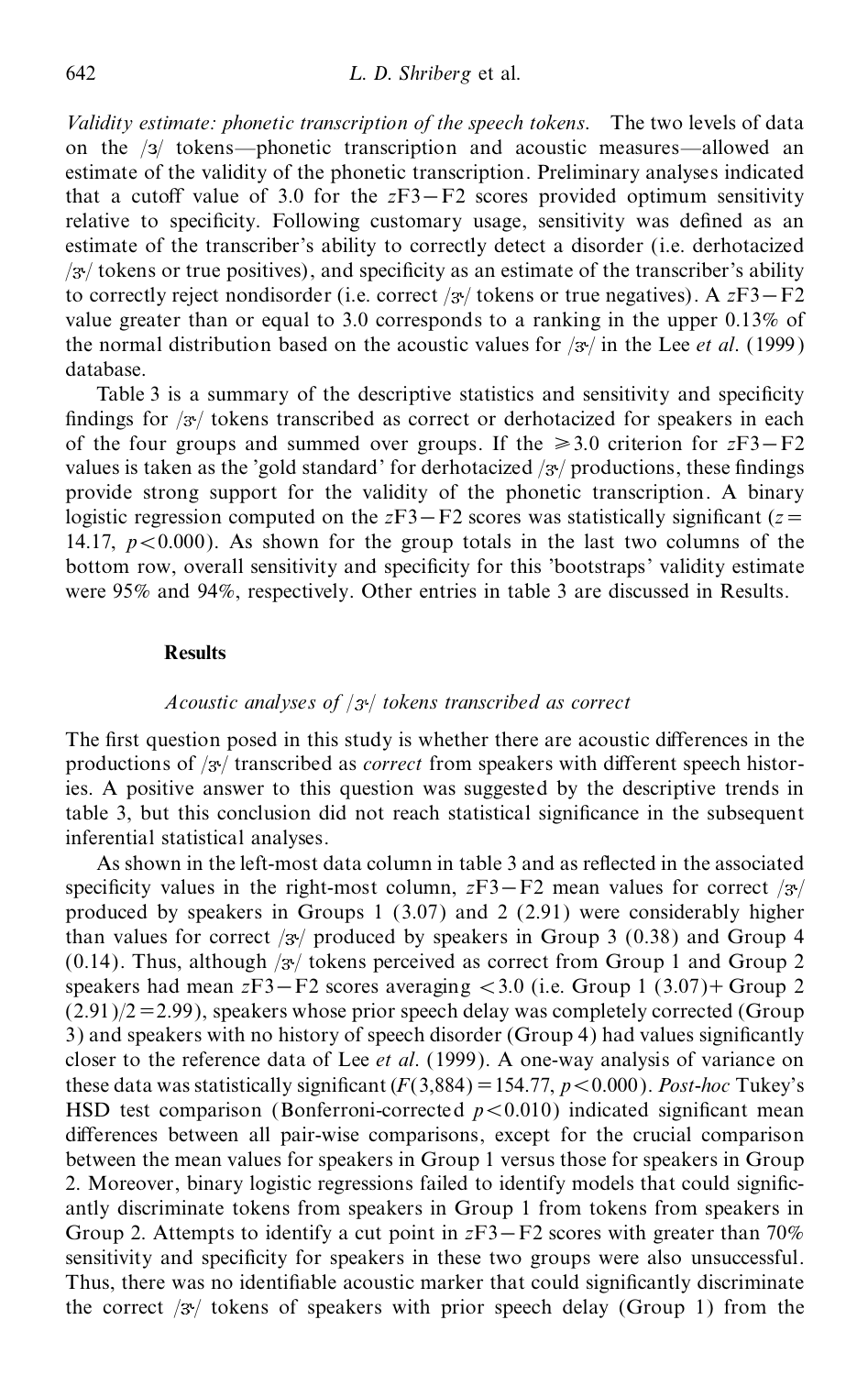|       |      |                                                                            | $\sqrt{\frac{3}{2}}$ tokens transcribed as Correct (zF3 – F2) |               |                                                       | /3 $\frac{1}{2}$ to kens transcribed as Derhotacized (zF3 – F2) |      |       |                          |                          |
|-------|------|----------------------------------------------------------------------------|---------------------------------------------------------------|---------------|-------------------------------------------------------|-----------------------------------------------------------------|------|-------|--------------------------|--------------------------|
| Group |      |                                                                            | Min                                                           | Max           |                                                       | $\overline{\text{SD}}$                                          | Мin  | Max   | Sensitivity <sup>a</sup> | Specificity <sup>b</sup> |
|       | 3.07 |                                                                            | 0.81                                                          |               |                                                       | $-54$                                                           | 2.48 | 11.77 | $(102/108)$ 94%          | $(27/49)$ 55%            |
|       | 2.91 | $\dot{83}$                                                                 | $-2.11$                                                       | 6.75<br>10.26 | 4.78<br>8.77                                          | 2.93                                                            | 0.51 | 12.66 | $(87/92)$ 95%            | $(25/49)$ 51%            |
|       | 0.38 |                                                                            | $-2.18$                                                       | 6.83          |                                                       |                                                                 |      |       |                          | 450/458) 98%             |
|       |      | 0.94                                                                       | $-2.55$                                                       | 5.55          |                                                       |                                                                 |      |       |                          | 329/332) 99%             |
|       | ).58 | خ<br>4                                                                     | $-2.55$                                                       | 10.26         | 6.62                                                  | 3.02                                                            | 0.51 | 12.66 | $(189/200)$ 95%          | 831/888) 94%             |
|       |      |                                                                            |                                                               |               | Derhotacized with $zF3 - F2$ values greater than 3.0. |                                                                 |      |       |                          |                          |
|       |      | Percentage of tokens transcribed as<br>Percentage of tokens transcribed as |                                                               |               | Correct with $zF3 - F2$ values less than 3.0.         |                                                                 |      |       |                          |                          |
|       |      |                                                                            |                                                               |               |                                                       |                                                                 |      |       |                          |                          |

*Acoustic phenotype for English*  $/3^{t}/$  643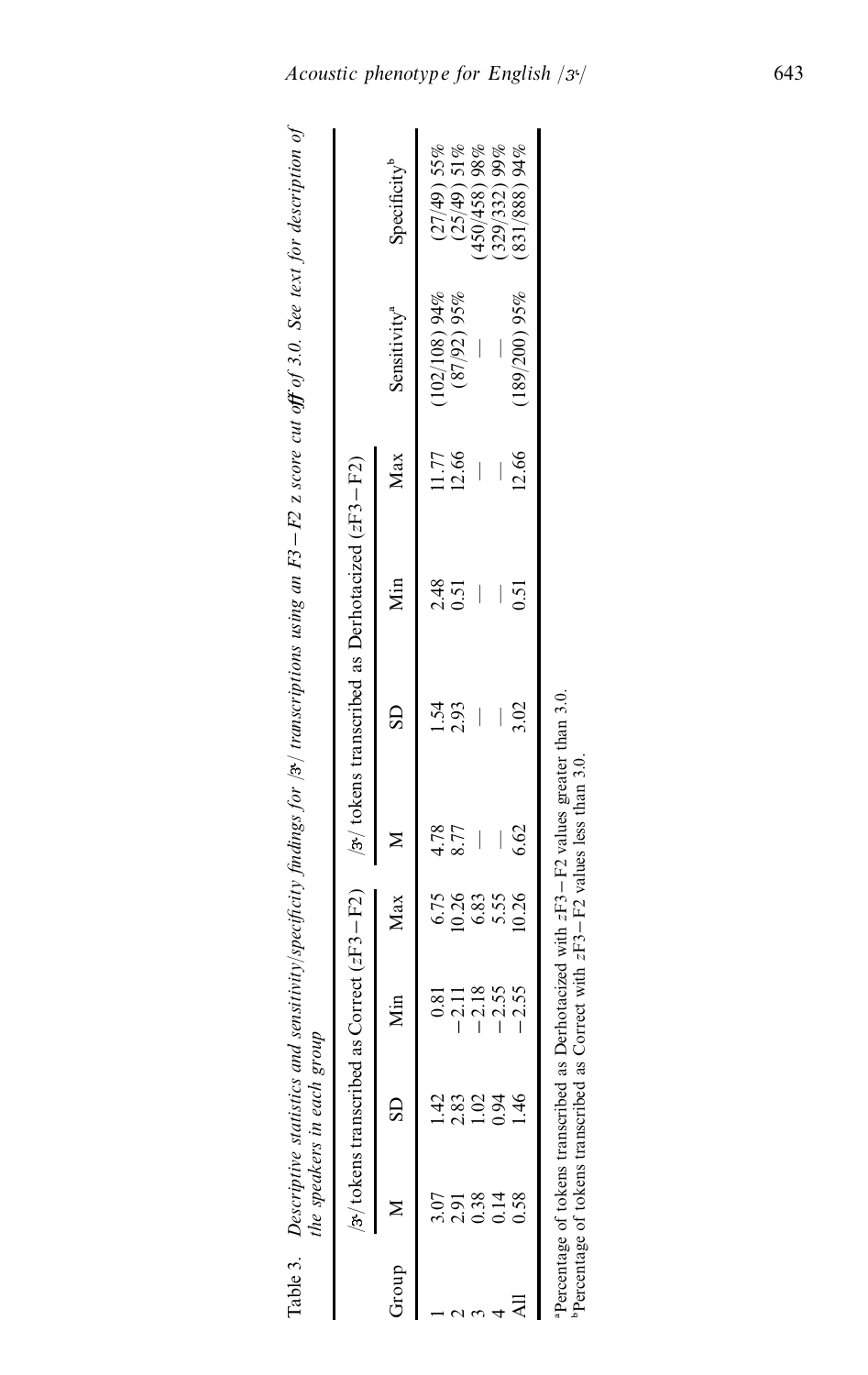correct tokens of speakers whose prior speech errors were limited to distortions of rhotic sounds (Group 2).

# *Acoustic analyses of* / / *tokens transcribed as derhotacized*

The second and primary question was whether residual *derhotacized* / $\frac{3}{7}$  tokens from speakers with the two different histories of speech disorder differed significantly at the level of acoustic analysis. The means and standard deviations for  $zF3-F2$  values shown in table 3 indicate that the average values for Group 2 speakers (8.77) were nearly twice those of Group 1 speakers (4.78). Two types of analyses were completed. The first analysis series included binary logistic regression and sensitivity/specificity calculations based on all eligible derhotacized *tokens* from speakers in Groups 1 and 2. The second analysis series was similar, but used the values for the derhotacized tokens averaged for each *speaker* in each group. The criterion for inclusion in the second, speaker-based analysis series was that a speaker must have produced at least three derhotacized tokens in the speech task. This criterion resulted in analyses based on the average  $zF3-F2$  values for 11 of the 13 speakers in Group 1, and nine of the 11 speakers in Group 2.

Table 4 is a summary of the statistical findings. The logistic regression models for both the token-based and speaker-based analyses yielded relatively large coefficients, both of which were statistically significant as tested with continuous  $(z)$  and categorical (odds ratio) statistics. As shown in the right-most data in table 4, an F3–F2 *z*-score cutoff value of greater than 6.0 yielded sensitivity and specificity estimates in the 67% to 85% range for both analyses.

Figure 2 provides a visual overview of the  $zF3-F2$  values for the  $/3$ <sup>t</sup> tokens transcribed as correct for speakers in Group 4 and Group 3, and for the  $/3$  tokens transcribed as derhotacized for speakers in Group 1 and Group 2. Consistent with the transcription validity data described above, nearly all (99%) of the  $zF3-F2$ values for the correct  $\frac{1}{3}$  tokens produced by Group 4 (control group) speakers are less than the cutpoint of 3.0, as are nearly all (98%) of the  $\frac{1}{3}$  productions transcribed as correct for Group 3, the speakers with corrected speech delay. In contrast, as discussed for the transcription validity estimate, most of the derhotacized  $/3$  tokens from Group 1 (prior speech delay and persistent  $\frac{1}{3}$  distortions) and Group 2 (no prior speech delay, but persistent  $/3$ <sup>t</sup> distortions) have  $zF3-F2$  values greater than 3.0.

The second and crucial observation about the data in figure 2 is the contrast in the means and ranges of data points for speakers in Group 1 versus Group 2. As indicated in the summary data in table 4 and the lower two panels in figure 2, most (92 of 108,  $85\%$ ) of the  $zF3-F2$  values for Group 1 were less than 6.0, whereas most (73 of 92, 79%) of the  $zF3-F2$  values for Group 2 were greater than 6.0, with many of the latter values considerably above 6.0.

# **Discussion and conclusions**

# *Methodological perspectives*

Generalizations from the present findings are constrained by methodological limitations in the composition and size of the samples of speakers with each type of speech history as well as information on the amount and type of speech therapy each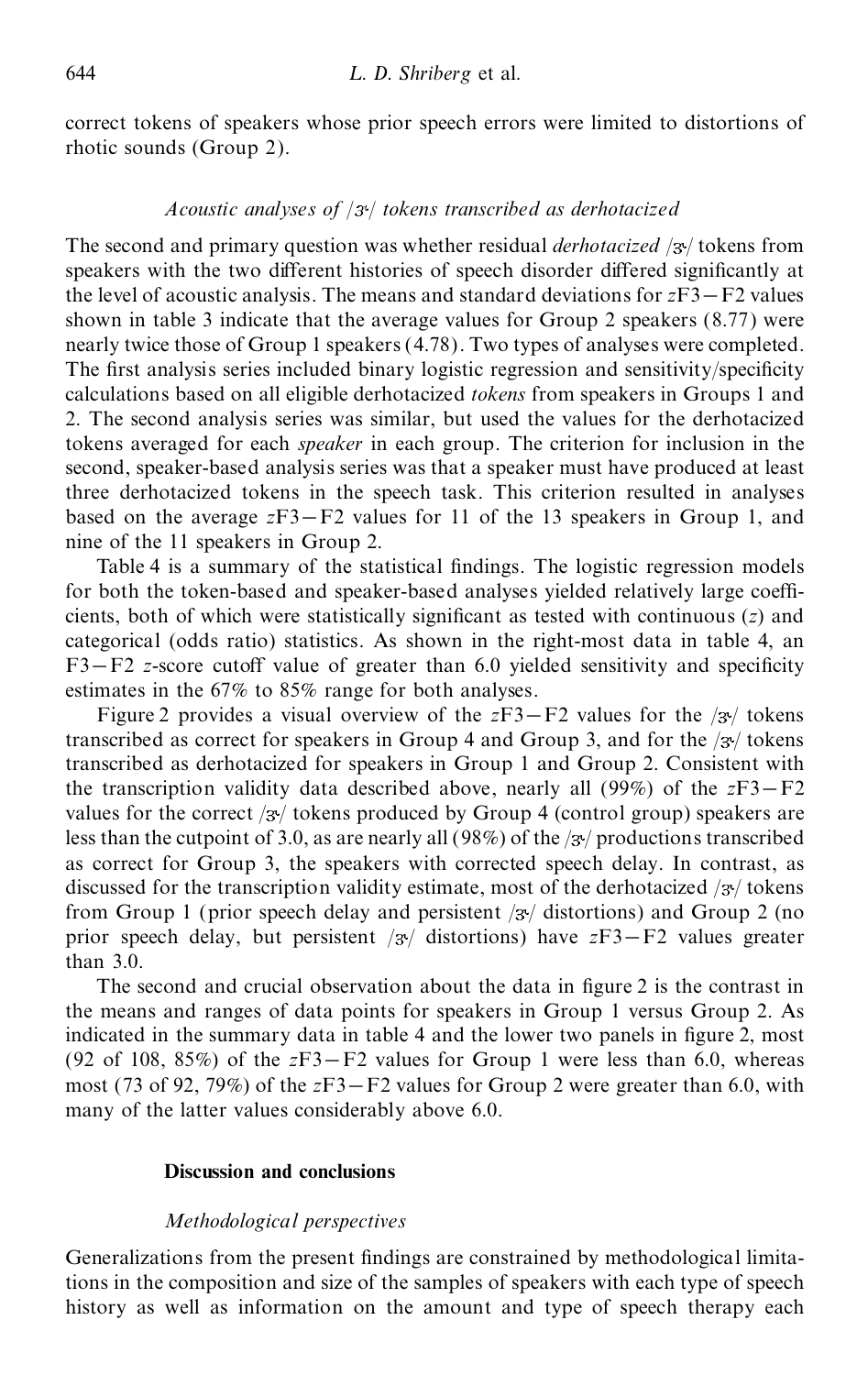|                    |                |                       |                            |               |                     |              | Table 4. Logistic regression and sensitivity/specificity findings for zF3 – F2 values for residual derhotacized /3 / as an acoustic marker for speech history |                |
|--------------------|----------------|-----------------------|----------------------------|---------------|---------------------|--------------|---------------------------------------------------------------------------------------------------------------------------------------------------------------|----------------|
|                    |                |                       |                            |               | Confidence interval |              |                                                                                                                                                               | $zF3 - F2 > 6$ |
| Analysis           | Coefficient    | deviation<br>Standard |                            | Odds<br>ratio | Lower               | Upper        | Sensitivity                                                                                                                                                   | Specificity    |
| Speakers<br>Tokens | 0.625<br>0.676 | 0.082<br>0.295        | $7.59$ 0.000<br>2.29 0.022 | 1.87<br>1.97  | 1.10<br>1.59        | 2.19<br>3.51 | 85%<br>82%                                                                                                                                                    | 79%<br>67%     |
|                    |                |                       |                            |               |                     |              |                                                                                                                                                               |                |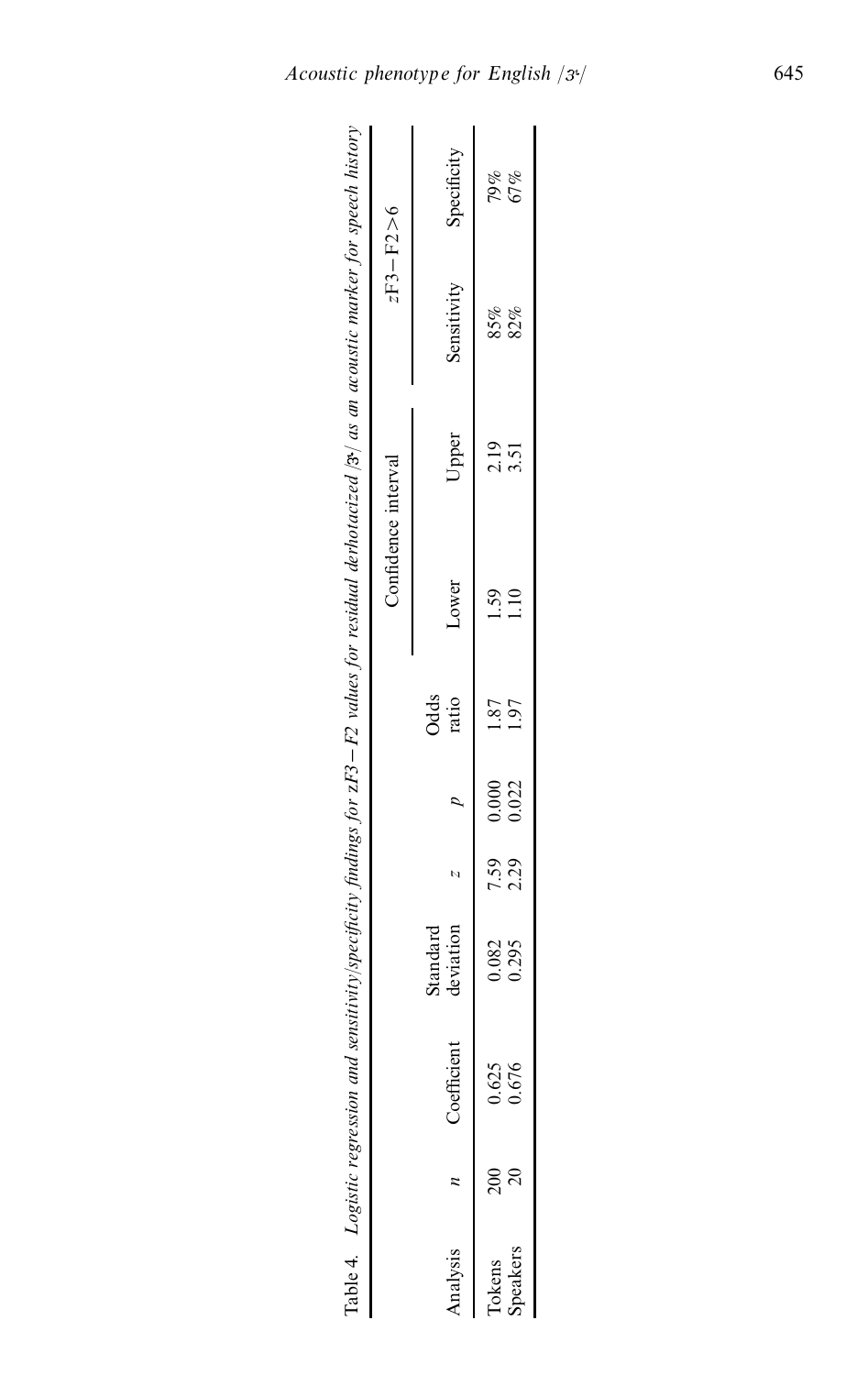

*Figure 2. Distributions of*  $zF3 - F2$  *values for*  $|3^x|$  *tokens transcribed as correct (unfilled bars) for speakers in Group 4 and Group 3, and as derhotacized (diagonally lined bars) for speakers in Group 1 and Group 2.*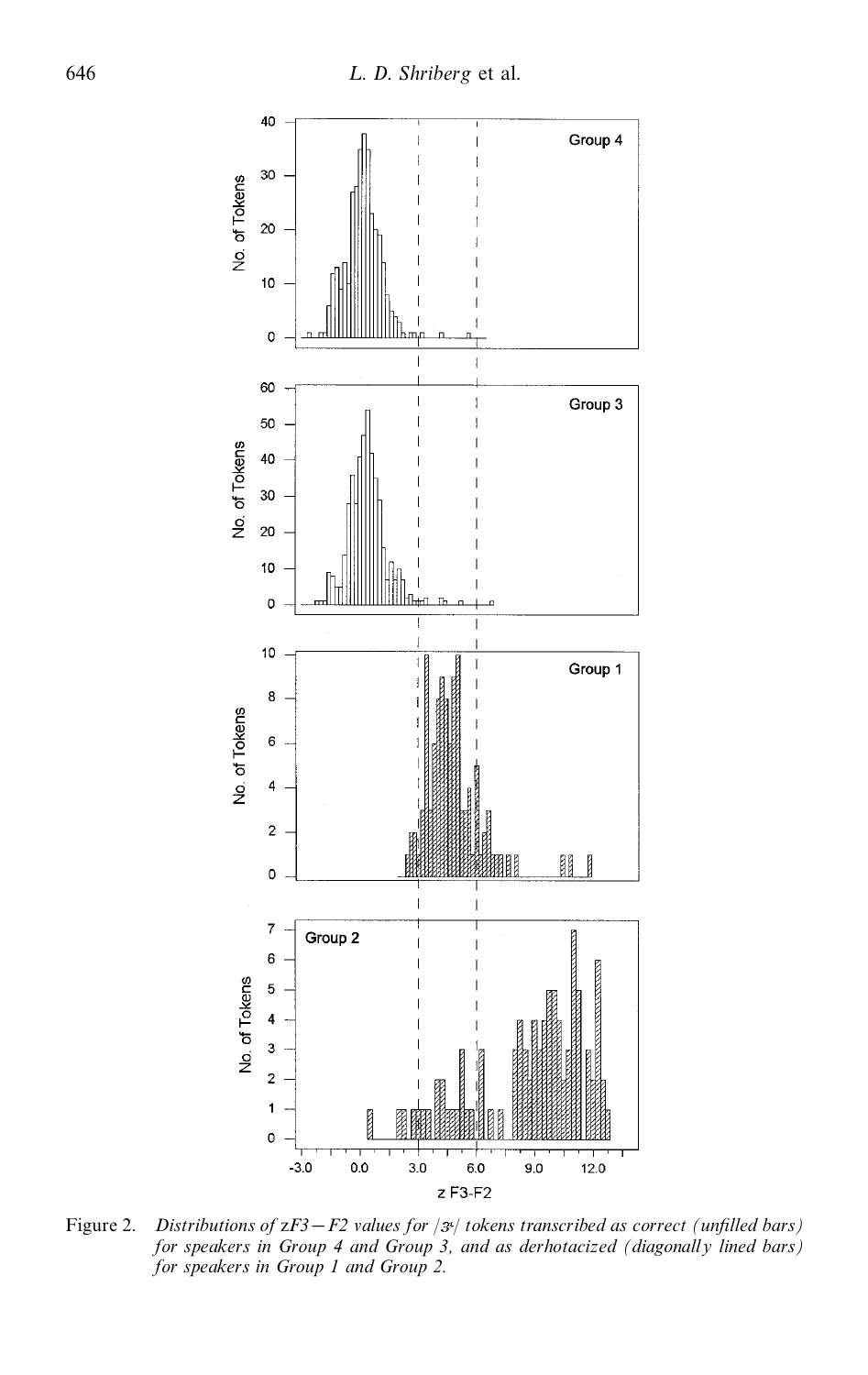speaker received. Differential treatment histories could be associated with the differences in the  $\sqrt{3}$  distortions obtained for Group 1 versus Group 2 speakers at adolescence. It should also be emphasized that possible differences in etiological backgrounds of the children with prior speech delay could have attenuated the  $zF3-F2$  differences between Groups 1 and 2. As reviewed previously, we have estimated that only approximately 60% of children with histories of speech delay have the subtype that may be genetically transmitted. Cross-validation studies with larger groups of sociodemographically diverse children and thorough speech history and treatment records are needed to determine the confidence boundaries for the proposed acoustic marker.

# *Phonological perspectives*

As shown in figure 2, the persisting derhotacized  $/3$  productions of adolescents with prior speech delay (Group 1) were quantitatively closer to the correct  $\frac{1}{3}$  productions of typical speakers and speakers with corrected  $/3$  than to the derhotacized tokens produced by adolescents without prior speech delay (Group 2). The inferential statistical analyses indicated that Group 1 speakers' normalized  $zF3-F2$  values were significantly lower than the values obtained for Group 2 speakers. These larger differences in  $zF3-F2$  for Group 2 speakers indicated that their distorted / $3/$ productions were likely to be more poorly articulated than the derhotacized tokens from Group 1 speakers (i.e. their acoustic values were farther from the values for correct  $/3$ .

It is interesting to speculate on developmental variables that might be associated with the finding that the adolescent speakers in Group 2 may have more severe  $/3/$ distortions than the adolescent speakers in Group 1. Consider the eventual acquisition of  $\langle r \rangle$ ,  $\langle 3r \rangle$  and  $\langle 2r \rangle$  in a preschool child with speech delay. Such children may have a complex error pattern on rhotics, including deletions and/or substitutions and distortions associated with word position, syllable structure (singleton versus cluster  $\langle r \rangle$ , and lexical stress (e.g.  $\langle 3 \rangle$  versus  $\langle 3 \rangle$ ; cf. Shriberg, Kwiatkowski and Gruber, 1994). In /r/ cluster development, in particular, young children may progress through a sequence in which  $/r/$  is first deleted, then  $/w/$  is substituted for  $/r/$ , then  $/r/$  is distorted, and, eventually for some, but not all children,  $/r/$  is corrected in all contexts (see McLeod, 1999, for a detailed literature review and empirical findings). Thus, for the adolescent speakers in Group 1, residual  $/3$  distortions reflect the end point in a lengthy period of phonological acquisition, including an early period when they deleted rhotic consonants or substituted other sounds for rhotic conson ants and vowels.

In comparison to the above history, consider a child whose speech errors have always been limited to distortions of rhotic sounds (Group 2). Such children would be posited to distort  $\langle r \rangle$ ,  $\langle r \rangle$ , and/or  $\langle r \rangle$  from their very earliest attempts to produce these sounds, instantiating errant behaviours during a formative period for cognitivelinguistic and motor control aspects of speech-language processing. Accordingly, one possible reason that their residual distortion errors are apparently 'more severe' than the distortion errors of adolescents with early speech delay is that such errors were overlearned and hence resistant to change. Relevant explanatory constructs for resistant errors could be drawn from a number of literatures, including diverse perspectives in dynamical systems as applied to relevant topics such as speech motor control and second language acquisition. Essentially, the hypothesis is that it is more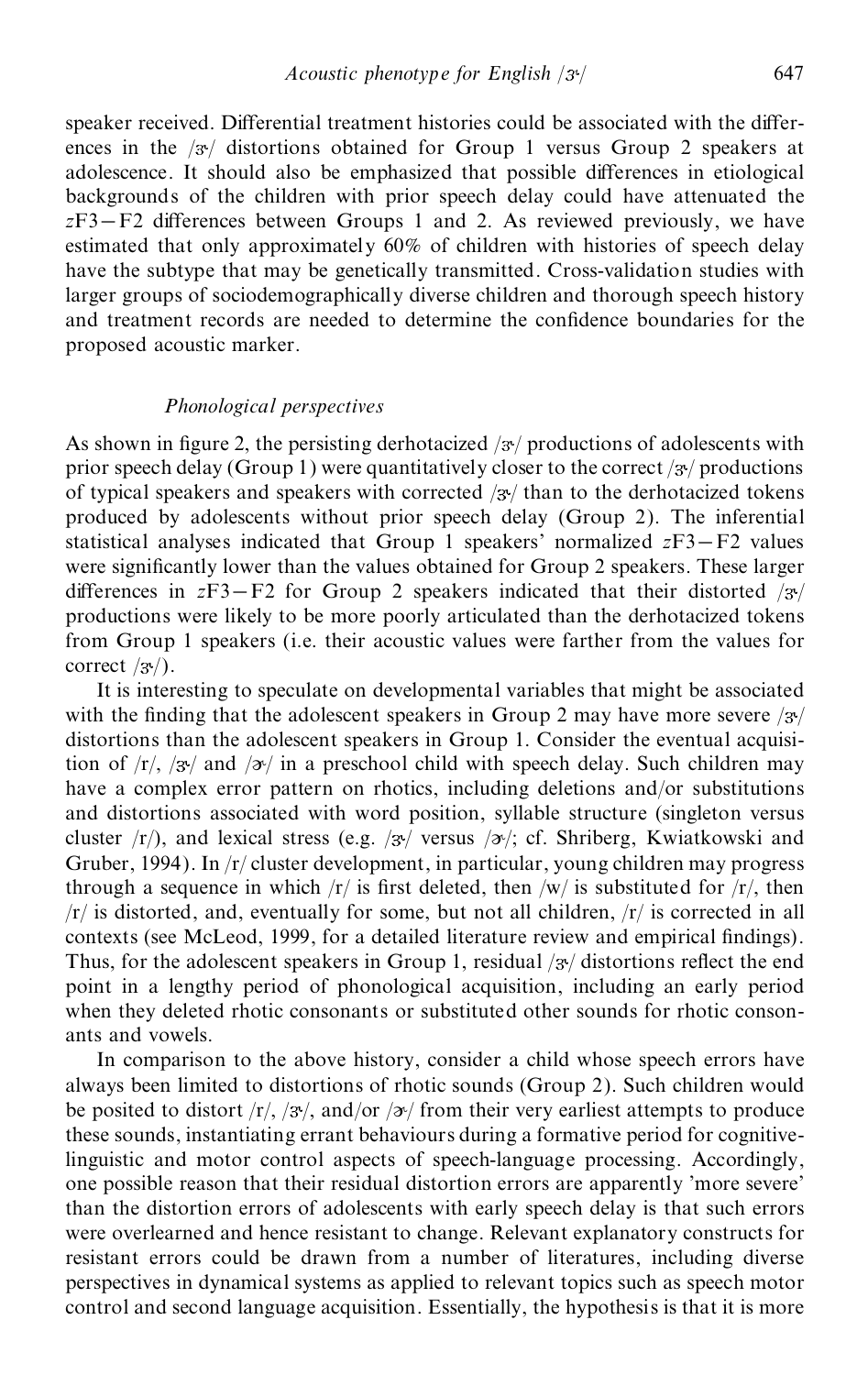difficult to change inappropriate behaviours acquired early, at a time when a system is less mature and is self-organizing, than it is to change errant behaviours acquired later, when a system has become more well organized and the behaviour (e.g., derhotacized rhotics) might be less severe in topography and systemically more compartmentalized.

We know of no available developmental acoustic data that would allow a test of the explanatory hypothesis proposed above for the differences in the residual  $/3$ productions by the children with the two speech histories. The strong version of the hypothesis would be that the derhotacized tokens of children with prior speech delay were, at every point in development, closer to correct tokens than those of children whose earliest attempts at  $/3$  were derhotacized distortions. A weaker version of the hypothesis would posit that the earliest derhotacized tokens for children with both speech histories were similar in topography, but that subsequent acquisition curves might differ. From a growth curve perspective, the strong version of the hypothesis would posit different intercepts for the earliest  $F3-F2$  values for speakers in each group, with possibly different slopes; the weaker version would posit only different slopes. A study of these alternative hypotheses is currently in progress.

# *Genetic perspectives*

The present findings are viewed as preliminary support for the potential of acoustic markers in speech-genetics research. The need for acoustic markers to classify the speech status and histories of older nuclear family members (siblings, parents) and possibly extended family members (grandparents, uncles/aunts, cousins) will ulti mately depend on continuing efforts worldwide to identify genes that code for speech and language disorder. To date, the phenotypes used in family aggregation and molecular genetic studies are exceedingly broad (Stromswold, 1998; Shriberg, 2001a; b). Indeed, the majority of the most widely researched phenotypes for speechlanguage disorder do not distinguish between the domains of speech versus language, using tasks that assess such cognitive-linguistic processes as phonological awareness and phonological working memory to identify and/or quantify speech affection status of both the proband and family members. If such *endophenotypes* (i.e. domains proposed to be closer than phenotypes to the relevant gene products) are soon linked to the inheritance of a broad verbal trait, there will be no need to develop lifespan acoustic databases to identify markers such as the one described in this initial effort. Alternatively, if such efforts are not successful—possibly due to the need for more specific phenotypes between and within subtypes of speech and language disorders acoustic markers could provide the needed sensitivity to link phenotypes to their genotypes. The claim proposed previously is that only speakers with prior or concurrent speech delay should be considered affected regardless of the breadth of the verbal trait; individuals whose speech histories are limited to distortion errors should be considered unaffected for the purpose of genetic studies. The difference is not one of relative severity of handicap, but rather of addressing the etiology of atypical processing affecting speech development.

Whichever their eventual role in speech-genetics research, acoustic differences in residual distortion errors such as the one reported in the present study could contribute to explanatory models of gene-to-behaviour pathways. One develop mental model posits that the biological deficits consequent to abnormal gene expression are responsible only for the onset of speech delay, with the course of correction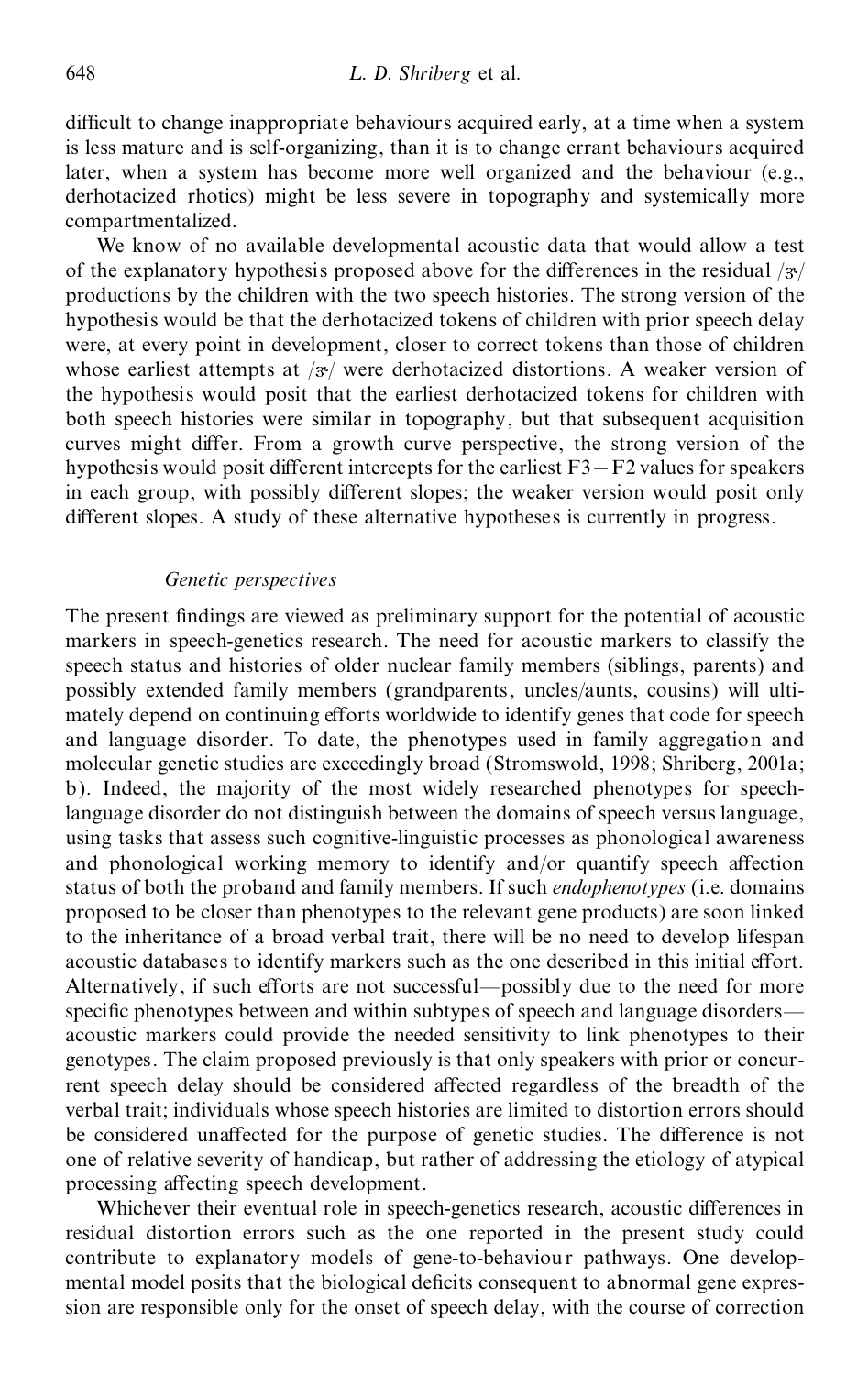of the distortion dependent on mitigating or exacerbating environmental variables. An alternative genetic model is that deficits in gene products contribute to both the onset of the delay and to the course of the delay, with genetic contributions possibly continuing to a considerably advanced developmental age. As suggested in the previous discussion, longitudinal studies designed to track acoustics-based growth curves for  $\sqrt{3}$  correction should be useful in understanding the contributions of genetic versus environmental variables. Such studies should include children whose derhotacized  $/3$  productions are associated with the different proposed etiological backgrounds for speech delay (i.e. genetic, otitis media, apraxia of speech, psychoso cial constraints), as well as children whose errors are limited to speech-sound distortions. If the genetic transmission model indicates support for gene dosage effects (i.e. multiple genes contributing additively to severity of expression), longitudinal designs should be able to detect whether the genes have early-only versus early and continuing effects on the acquisition of articulate speech.

#### **Acknowledgments**

Our thanks to Chad Allen, Roger Brown, Kate Bunton, Paul Milenkovic, Rachel Riely, Gary Weismer, and clinicians in the Madison Metropolitan School District for their assistance with this study. Preparation of this paper was supported by a grant from the National Institute on Deafness and Other Communication Disorders, National Institutes of Health, DC00496.

#### **Note**

1. For the interested reader, the original F2 and F3 formant data for the 26 speakers in the current study, including the *z*F2 by *z*F3 plots, are archived in Technical Report No. 8 at the Phonology Project website (http://www.waisman.wisc.edu/phonology/).

#### **References**

- Bernthal, J. E. and Bankson, N. W., 1998, *Articulation and phonological disorders*, fourth edition (Boston, MA: Allyn & Bacon).
- DUNN, L. M. and DUNN, L. M., 1981, *Peabody Picture Vocabulary Test-Revised* (Circle Pines, MN: American Guidance Service).
- Flipsen, P., Jr., Shriberg, L. D., Weismer, G., Karlsson, H. B. and McSweeny, J. L., 1999, Acoustic characteristics of /s/ in adolescents. *Journal of Speech, Language, and Hearing Research*, **42**, 663-677.
- Flipsen, P., Jr., Shriberg, L. D., Weismer, G., Karlsson, H. B. and McSweeny, J. L., 2001, Acoustic phenotypes for speech-genetics studies: reference data for residual  $/3$  $\frac{1}{3}$  distortions. *Clinical Linguistics and Phonetics*. In this issue.
- Flipsen, P., Jr., Tjaden, K., Weismer, G. and Karlsson, H., 1996, Acoustic analysis protocol (Tech. Rep. No. 4). Phonology Project, Waisman Center on Mental Retardation and Human Development, University of Wisconsin-Madison.
- Hoffman, P. R., Stager, S. and Daniloff, R. G., 1983, Perception and production of misarticulated /r/. *Journal of Speech and Hearing Disorders*, 48, 210-215.
- Huer, M. B., 1989, Acoustic tracking of articulation errors: /r/. *Journal of Speech and Hearing Disorders*, 54, 530-534.
- KENT, R. D., 1976, Anatomical and neuromuscular maturation of the speech mechanism: Evidence from acoustic studies. Journal of Speech and Hearing Research, 19, 421-447.
- Lee, S., Potamianos, A. and Narayanan, S., 1999, Acoustics of children's speech: Developmental changes in temporal and spectral parameters. *Journal of the Acoustical Society of America*, **105**, 1455-1468.